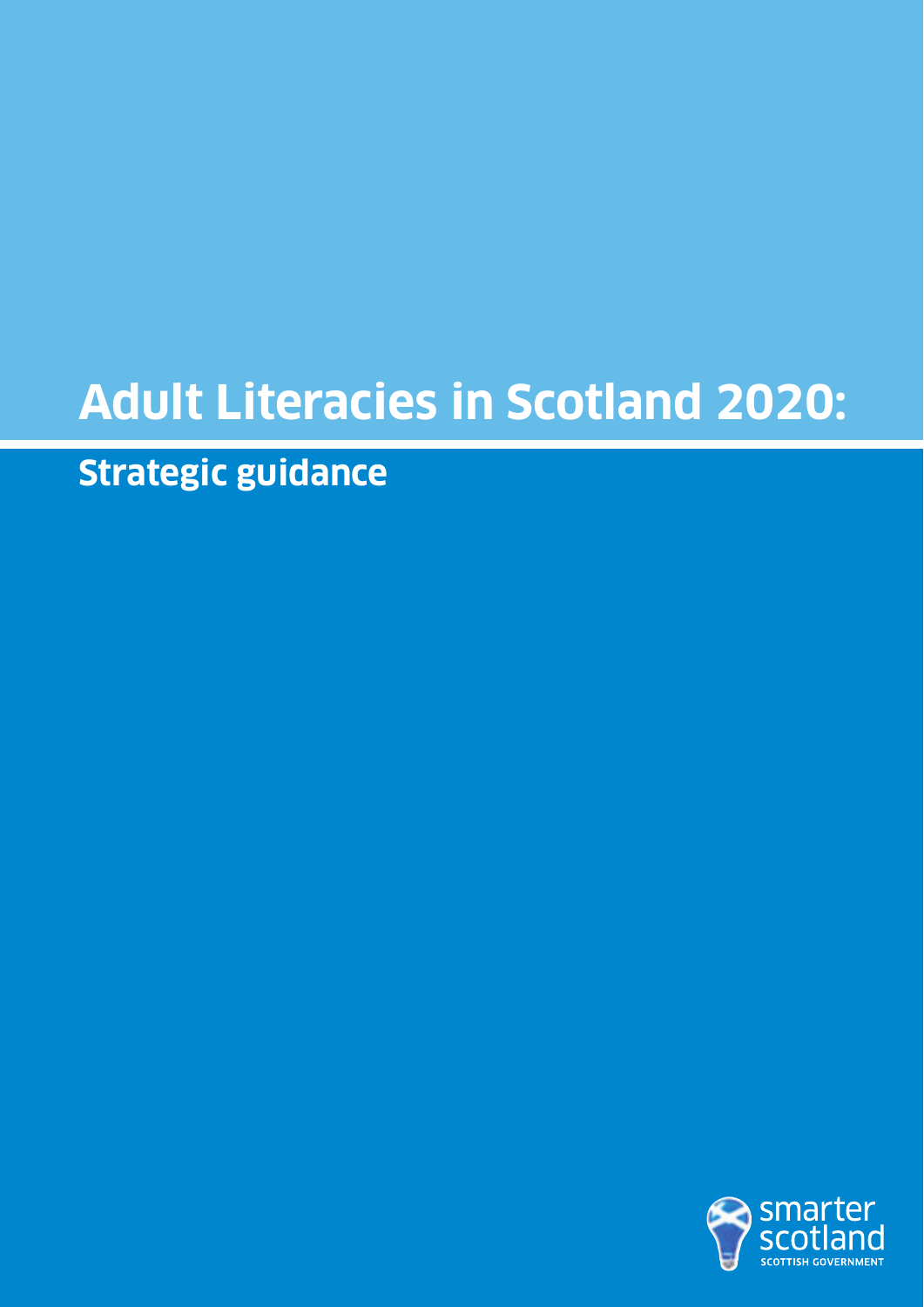# **Adult Literacies in Scotland 2020:**

**Strategic guidance**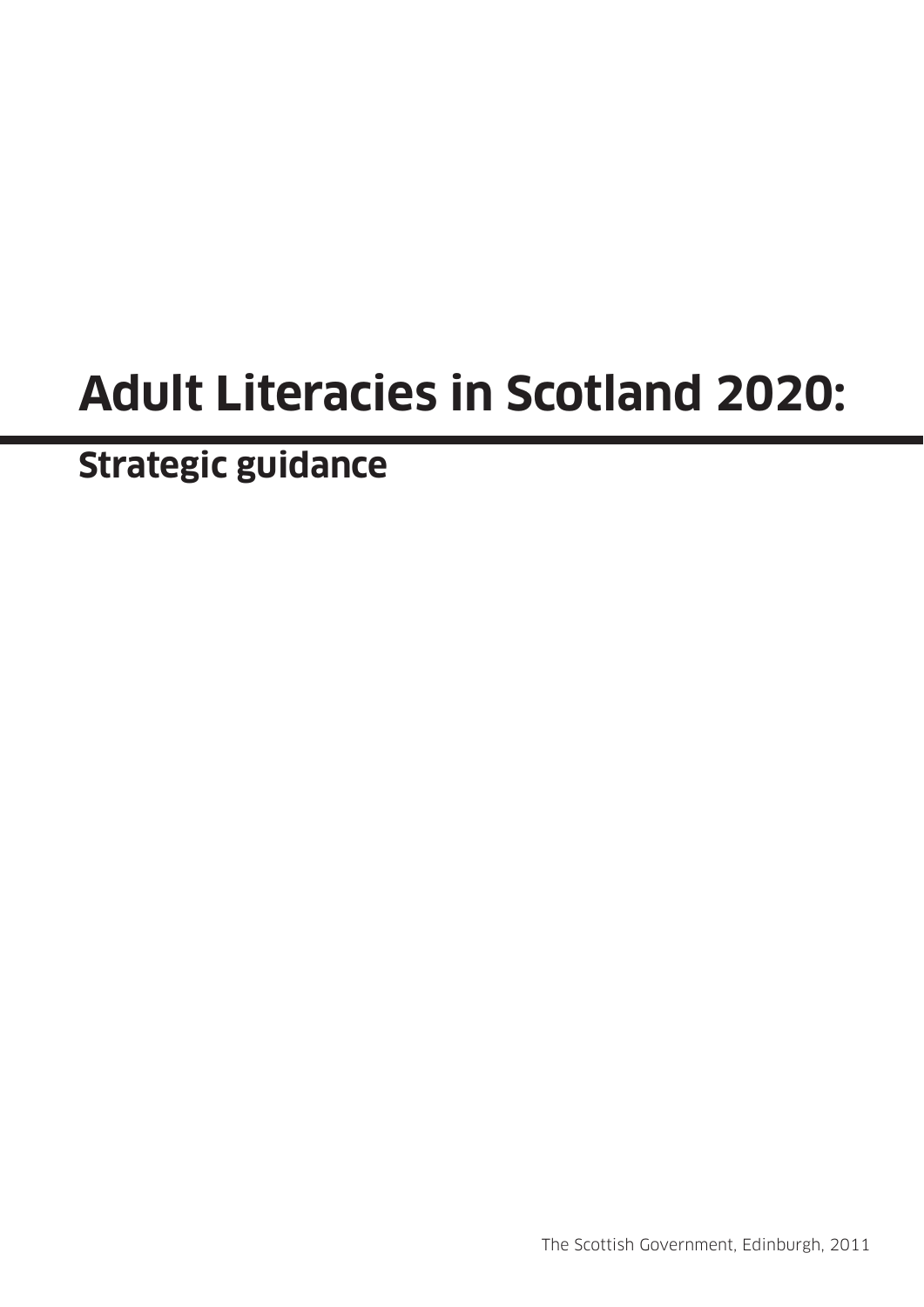© Crown copyright 2011

ISBN: 978-0-7559-9943-9 (web only)

The Scottish Government St Andrew's House **Edinburgh** EH1 3DG

Produced for the Scottish Government by APS Group Scotland DPPAS11169 (01/11)

Published by the Scottish Government, January 2011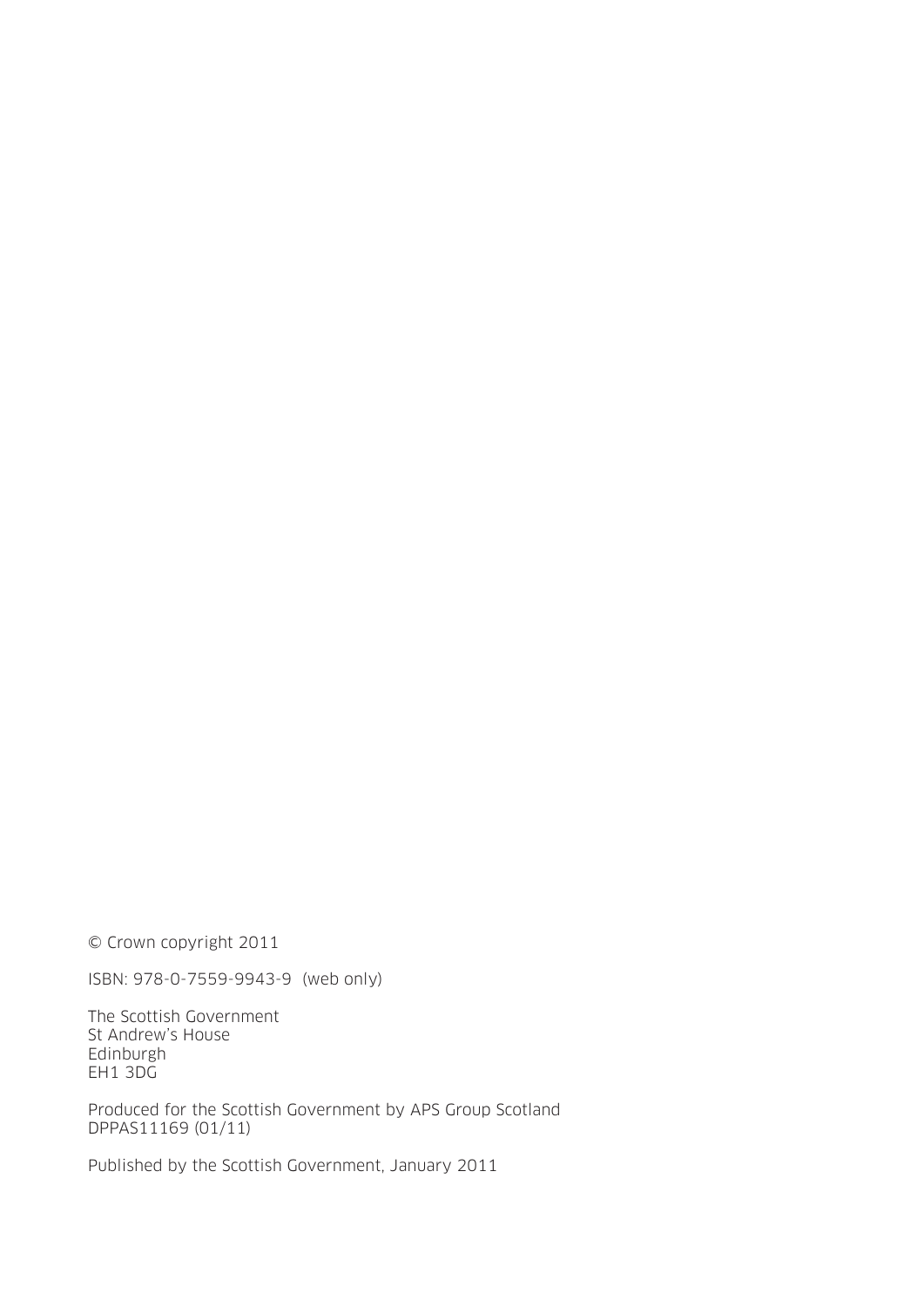## **Ministerial foreword**



Literacy and numeracy affect people's lives. Strong literacies skills help people fulfil their potential, achieve their goals, and take advantage of opportunities. When individuals do well, so do their families, communities and employers.

Our recent **Literacy Action Plan** emphasised the Scottish Government's commitment to

raising the literacy skills of Scotland's citizens. Within that overall framework, this strategic guidance, *Adult Literacies in Scotland 2020 (ALIS 2020)*, outlines more detailed plans to improve the literacies capabilities of Scotland's adults over the next 10 years.

Since the launch of the *Adult Literacy and Numeracy in Scotland (2001)* report, over 200,000 adults have improved their reading, writing and number skills. Public awareness of the importance of improving literacy and numeracy skills has increased thanks to our Big Plus campaign, and learning providers across many sectors continue to provide diverse learning opportunities.

And we've made improvements to the standards of delivery, ensuring adult learners get a high quality and flexible service. It is vital that we continue to build a professionalised workforce.

Our success in implementing these first stages of adult literacies development is a direct result of the hard work and commitment of learners, practitioners, learning providers and all our partners. I want to thank them for their efforts.

#### *Next Steps*

However, there is more to do. That is why we have produced new, fresh strategic guidance on the way forward, to build on our solid foundations to increase the number of adults with stronger literacies capabilities.

The *Scottish Survey of Adult Literacies 2009* reminded us that low literacies are often linked to poverty and are likely to adversely affect people's health and well-being, financial status and ability to participate in society.

That is why we are reflecting these themes in this strategic guidance - family, health, justice and financial capability. We want every citizen in Scotland to have the literacies capabilities necessary to bridge the poverty gap, to understand and shape the world they live in, and to enjoy the rich knowledge and benefits that being able to read, write and use numbers can bring.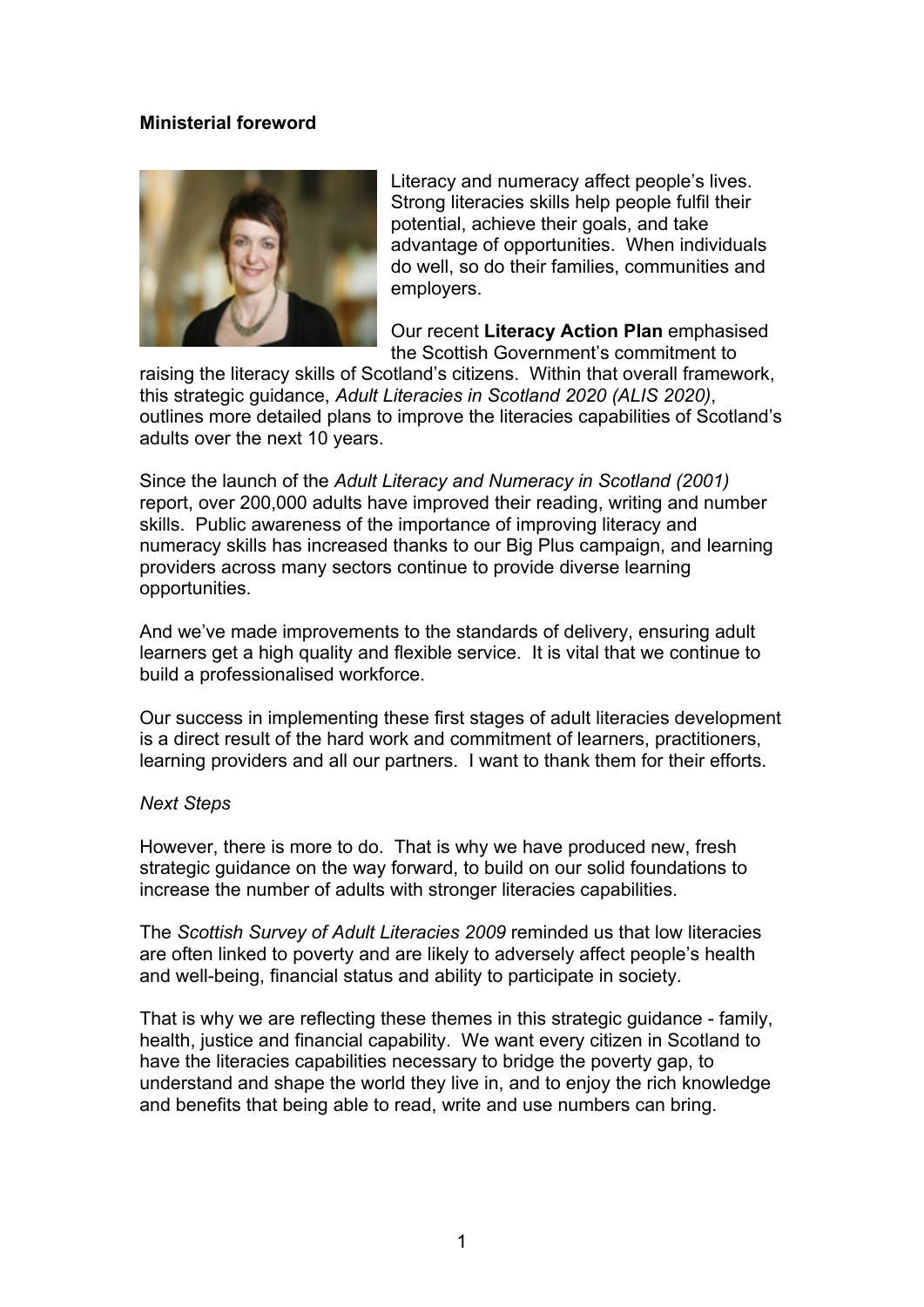#### *Partnerships*

In today's economic climate, it is vital that the deliverers of literacies learning, and those referring people to provision, work in partnership to maximise the resources available and to share best practice. Employers must also play their part in identifying and supporting employees who need help to improve their literacies skills. A strongly literate and numerate workforce is an essential component of a competitive business, the route to innovation, creativity and productivity.

Finally, it is a great pleasure to thank all stakeholders who contributed to this refreshed strategy. I welcome their, and others', commitment to achieving its aims. Together we must sustain our efforts to raise standards of literacies amongst all our citizens and continue to provide adults with access to learning opportunities when and where they're needed, allowing them to progress seamlessly to their next steps of further learning or into employment. In doing so, we all benefit.

*Menti Der* 

**Angela Constance MSP Minister for Skills and Lifelong Learning**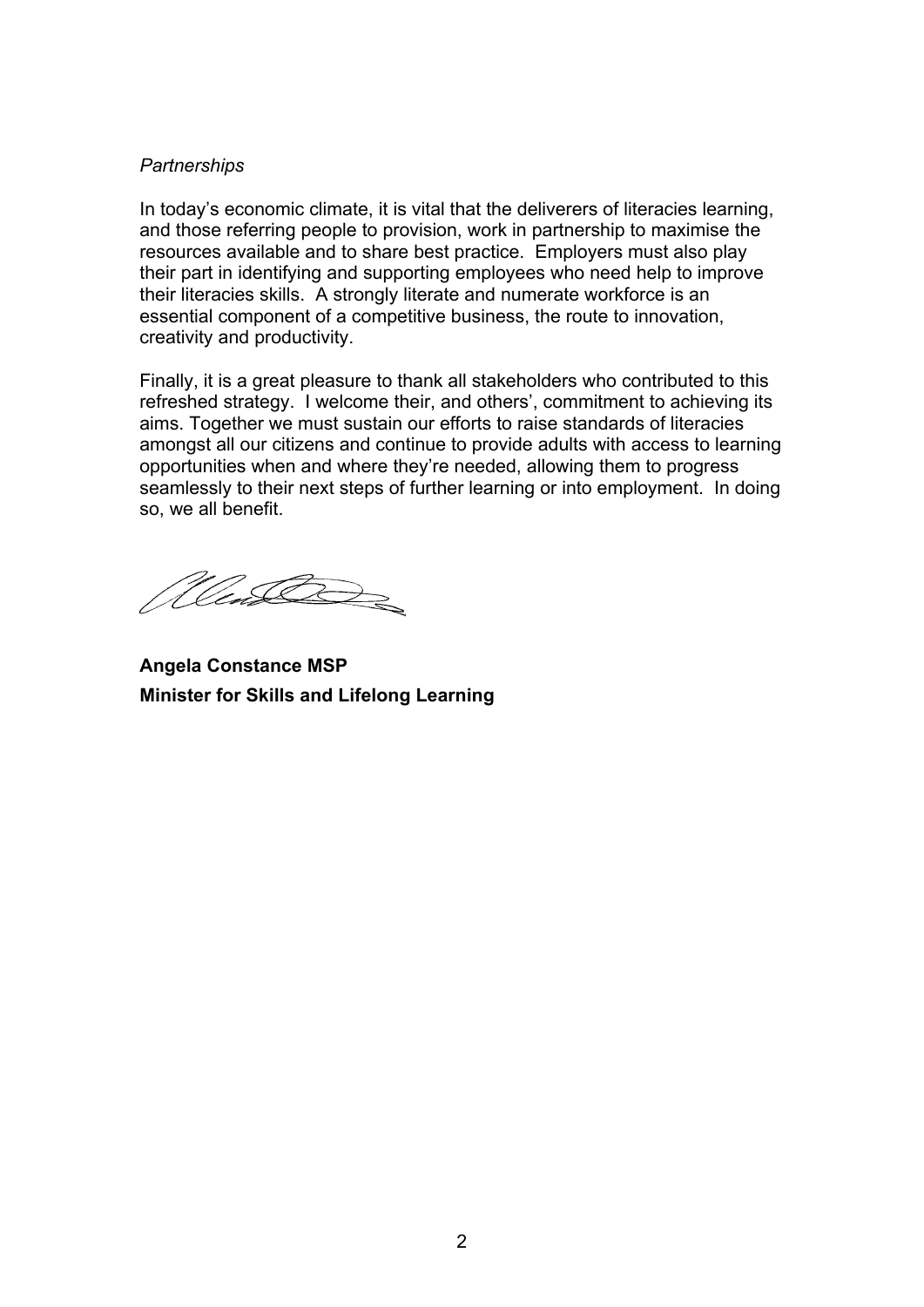**CONTENTS** 

| <b>OUR VISION</b>                           |    |
|---------------------------------------------|----|
| <b>BACKGROUND AND CONTEXT</b>               | 5  |
| <b>ACHIEVING OUR VISION</b>                 | 9  |
| <b>EVALUATING PROGRESS</b>                  | 14 |
| ADULT LITERACIES OUTCOMES, AIMS AND ACTIONS | 15 |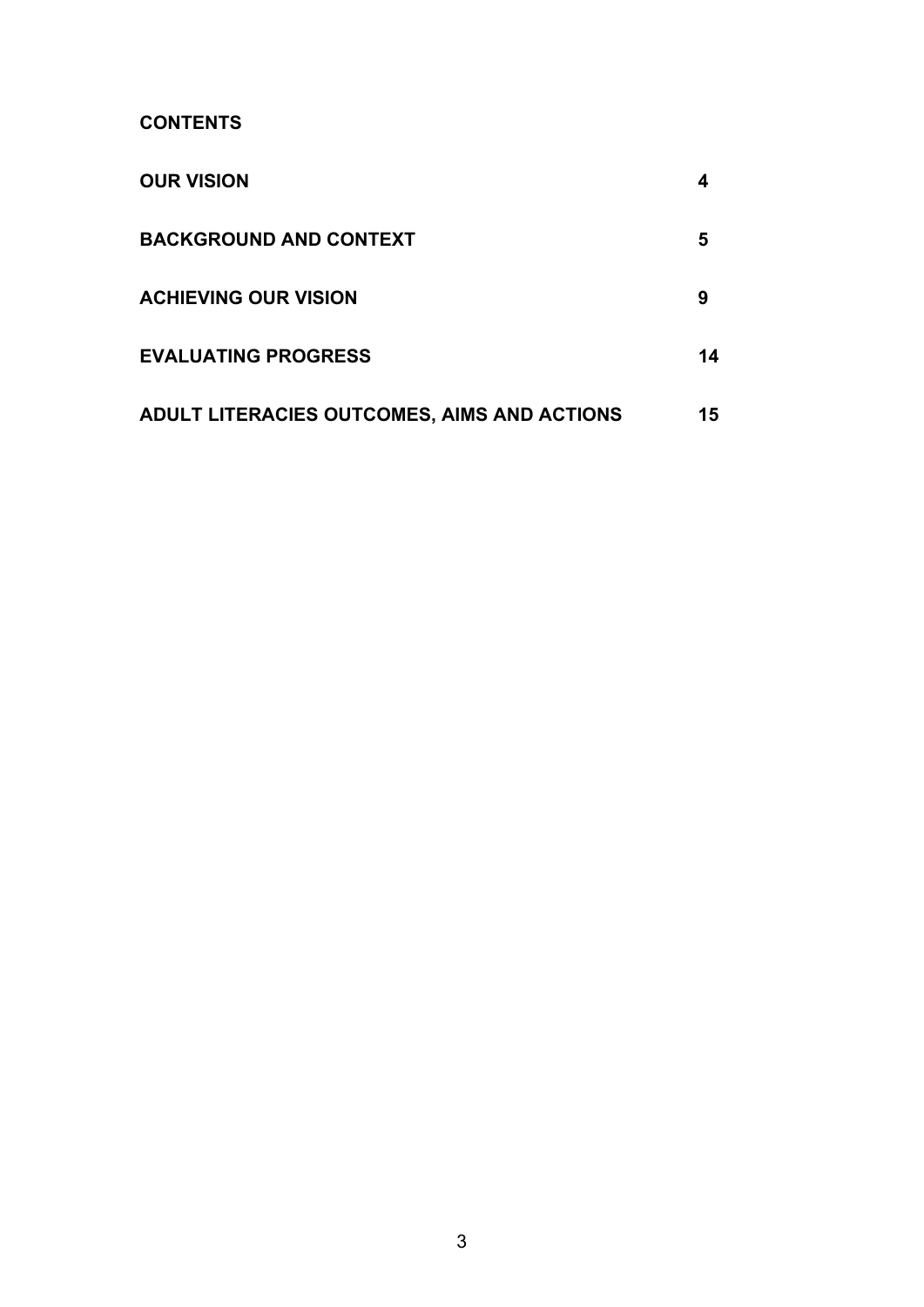# **OUR VISION**

The Scottish Government's *Literacy Action Plan* <sup>1</sup> has established Scotland's overarching vision for all learners – **to raise standards of literacy for all from the early years through to adulthood.** 

Specifically for adults, the Scottish Government's vision is:

*By 2020 Scotland's society and economy will be stronger because more of its adults are able to read, write and use numbers effectively in order to handle information, communicate with others, express ideas and opinions, make decisions and solve problems, as family members, workers, citizens and lifelong learners.*

To achieve this vision we will focus on four overarching outcomes:

- $\cdot$  improved access to literacies<sup>2</sup> learning opportunities
- high quality learning and teaching
- improved infrastructure, and
- evidence of impact.

This document aims to promote equal access to and participation in literacies learning for all adults<sup>3</sup>. It is intended to promote equality of opportunity to those who face persistent disadvantage and to increase the numbers of people economically active across all groups within society.

Successful implementation of this strategic guidance will significantly increase the numbers of adults with improved literacies capabilities in Scotland.

<sup>1</sup> <sup>1</sup> http://www.scotland.gov.uk/Publications/2010/10/27084039/0

 $2$  The term "literacies" used throughout this document refers to the skills, knowledge and understanding required for literacy and numeracy practices, for example to read and understand a bus timetable; to complete a betting slip or to create a CV

<sup>&</sup>lt;sup>3</sup> The term 'adults' refers to adults aged 16 years and above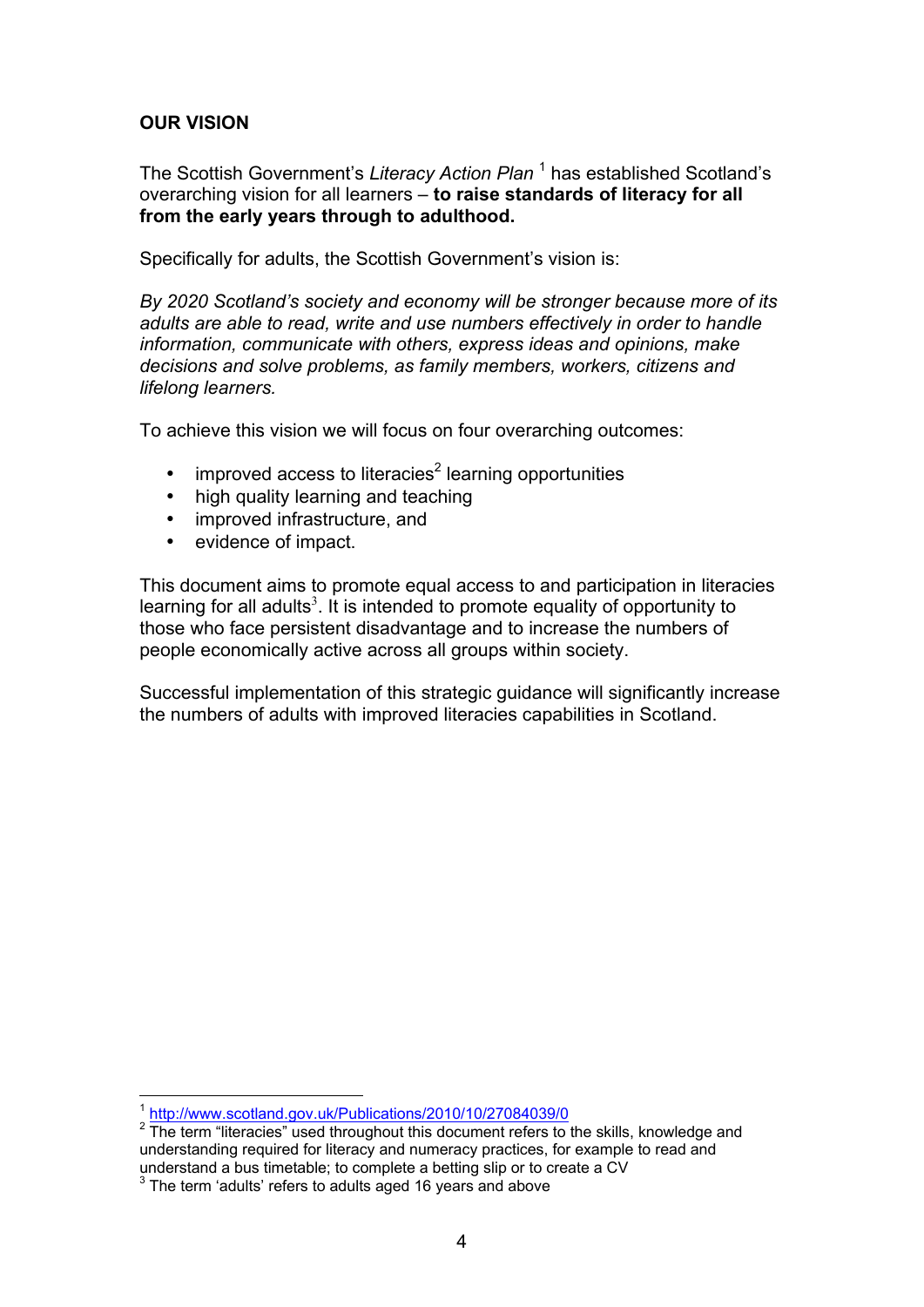# **BACKGROUND AND CONTEXT**

# *Policy context*

The Scottish Government is committed to creating a smarter, wealthier, healthier, greener and fairer Scotland, with opportunities for all to flourish, through increased sustainable economic growth. Central to this Purpose<sup>4</sup> is the refreshed skills strategy *Skills for Scotland: Accelerating the Recovery and*  Increasing Sustainable Economic Growth<sup>5</sup>. This strategy reaffirms that "improving levels of adult literacy and numeracy is crucial to securing a competitive economy, promoting education and lifelong learning, and tackling ill-health and improving well-being."

Improving educational outcomes for all young people remains a priority for the Scottish Government and *Curriculum for Excellence*<sup>6</sup> has been implemented across Scotland to raise standards, improve knowledge and develop skills to help all young people to take their place in a modern society and economy. *Curriculum for Excellence* entitles every child and young person from ages 3- 18 to the opportunity to develop their skills for learning, skills for life and skills for work, with a continuous focus on literacy and numeracy, *wherever* the learning takes place. Young people in their Senior Phase of education – broadly those aged 15-18 – may learn in a range of settings including in school or college; in the community (through youth literacies and youth work); through a training provider; through a volunteering organisation; in employment; or a combination of these. Whatever the setting, their entitlement to continued development of their literacy and numeracy skills must be fulfilled, and it is the responsibility of every provider to support them.

This entitlement to a continuous focus on literacy and numeracy is echoed in the Scottish Government's *Literacy Action Plan*. This plan provides a strategic commitment to improving standards of literacy across the continuum of learning. It also ensures there is better co-ordination and partnership across Government and its partners, to focus on learner priorities and encourage collaborative working.

Additionally, adult literacies work is aligned with the social practice principles that underpin community learning and development (CLD) as outlined in Working and Learning Together to Build Stronger Communities<sup>7</sup>. Building on this, the *Joint statement on community learning and development, including*  adult literacy and numeracy (ALN)<sup>8</sup>, by the Scottish Government and COSLA, prompts those developing Single Outcome Agreements to maximise the contribution CLD makes to achieving outcomes and ultimately making the

<sup>8</sup> http://www.scotland.gov.uk/Topics/Education/Life-Long-

http://www.scotland.gov.uk/About/scotPerforms/purposes

<sup>5</sup> http://www.scotland.gov.uk/Publications/2010/10/04125111/0

<sup>6</sup> http://www.ltscotland.org.uk/buildingyourcurriculum/policycontext/btc/btc3.asp

http://www.scotland.gov.uk/Publications/2004/02/18793/32168

Learning/LearningConnections/cldjointstatement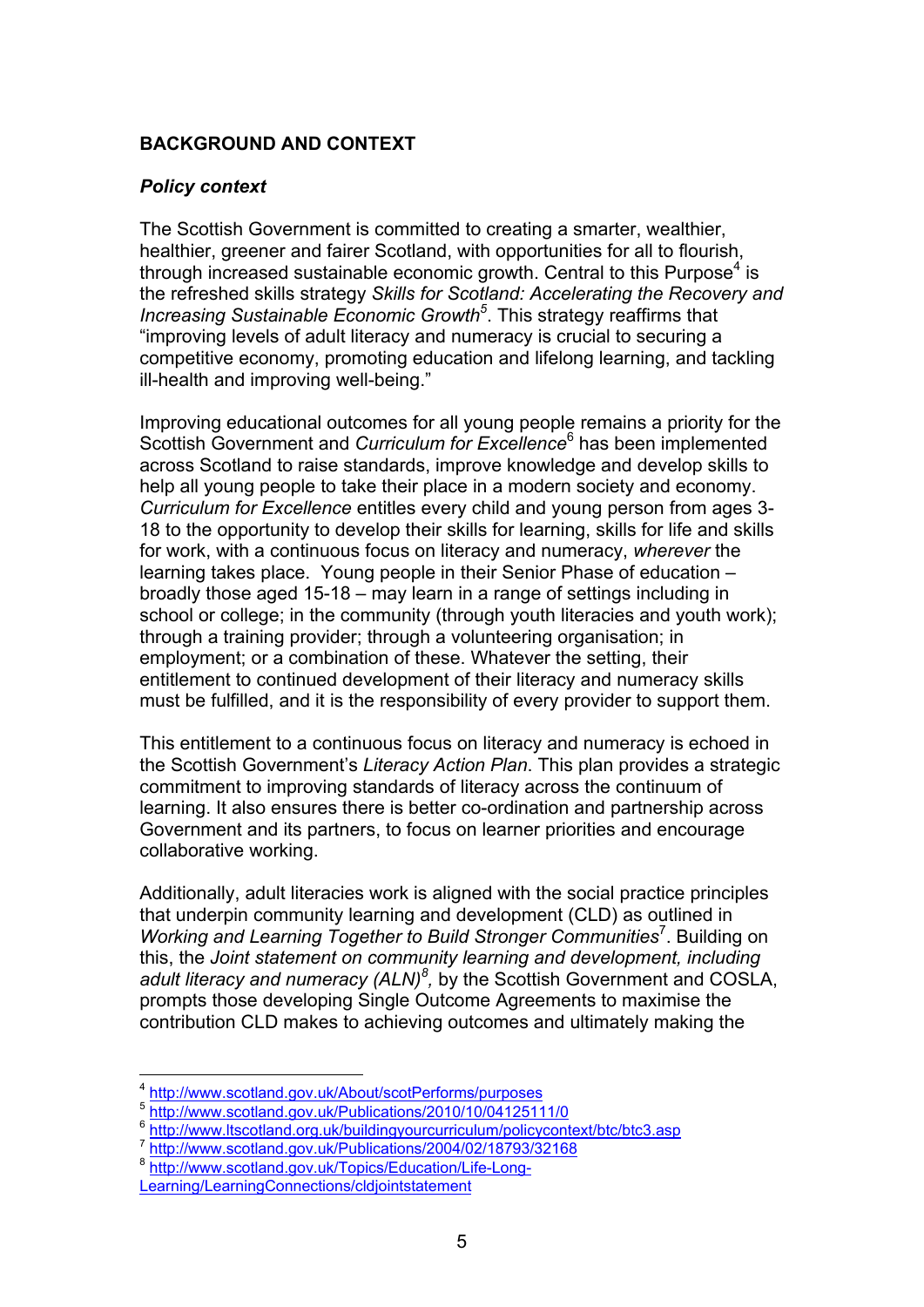most of its potential to play a part in transforming the lives of all Scotland's people.

# *Refreshing our policy*

In 2001 the Scottish Executive's *Adult Literacy and Numeracy in Scotland*  (ALNIS) report<sup>9</sup> made 21 recommendations for building a world-class adult literacy and numeracy service for Scotland. This strategy has been internationally celebrated for its learner-centred, social practice approach. Indeed, there has been considerable success in the implementation of ALNIS, particularly in the collaborative working between local and national organisations and across sectors to provide a diverse delivery landscape in which learners can achieve their personal goals, make positive changes in their lives and progress into new opportunities. The national 'development engine' (formerly Learning Connections, now part of the Communities Team of Learning and Teaching Scotland) continues to work with service providers/deliverers, to improve practice, share knowledge, embed a curriculum framework<sup>10</sup> for adult literacies and raise awareness of literacies and reduce stigma. Since 2001 over 200,000 adults have accessed literacies learning opportunities across Scotland and across a range of settings – local authority, voluntary, college, prison and workplace.

Ten years after the publication of ALNIS, we live in a different world. Public services are adapting to reduced funding; the relationship between national and local government has fundamentally changed since the introduction of the Concordat<sup>11</sup> in 2007; the world is technologically different; and we have improved knowledge about literacies levels among Scotland's working age adults. We also have a clearer picture of the literacies work and interventions which need to happen across the lifewide and lifelong stages of learning, and the connections between these through the *Literacy Action Plan*. It is now time to reflect and build on the achievements of ALNIS, to re-affirm the core elements that have contributed to progress so far, and to challenge ourselves to achieve more, often with fewer resources.

We have updated and enhanced our knowledge of the literacies levels of our working age population. The findings in the *Scottish Survey of Adult Literacies*  2009 (SSAL 2009)<sup>12</sup> underline the importance of adult literacies to the Scottish Government's central Purpose, and to a range of National Outcomes in the National Performance Framework<sup>13</sup>. It is also recognised in the current National Indicator which aims to: 'Reduce the number of working age people with severe literacy and numeracy problems<sup>'.14</sup>

<sup>9</sup> http://www.scotland.gov.uk/Resource/Doc/158952/0043191.pdf

<sup>10</sup> http://www.aloscotland.com/alo/39.html

<sup>11</sup> http://www.scotland.gov.uk/Publications/2007/11/13092240/concordat

<sup>12</sup> http://www.scotland.gov.uk/Publications/2010/07/22091814/0<br>13 http://www.scotland.gov.uk/About/scotPerforms/outcomes

<sup>14</sup> http://www.scotland.gov.uk/About/scotPerforms/indicators/literacyAndNumeracy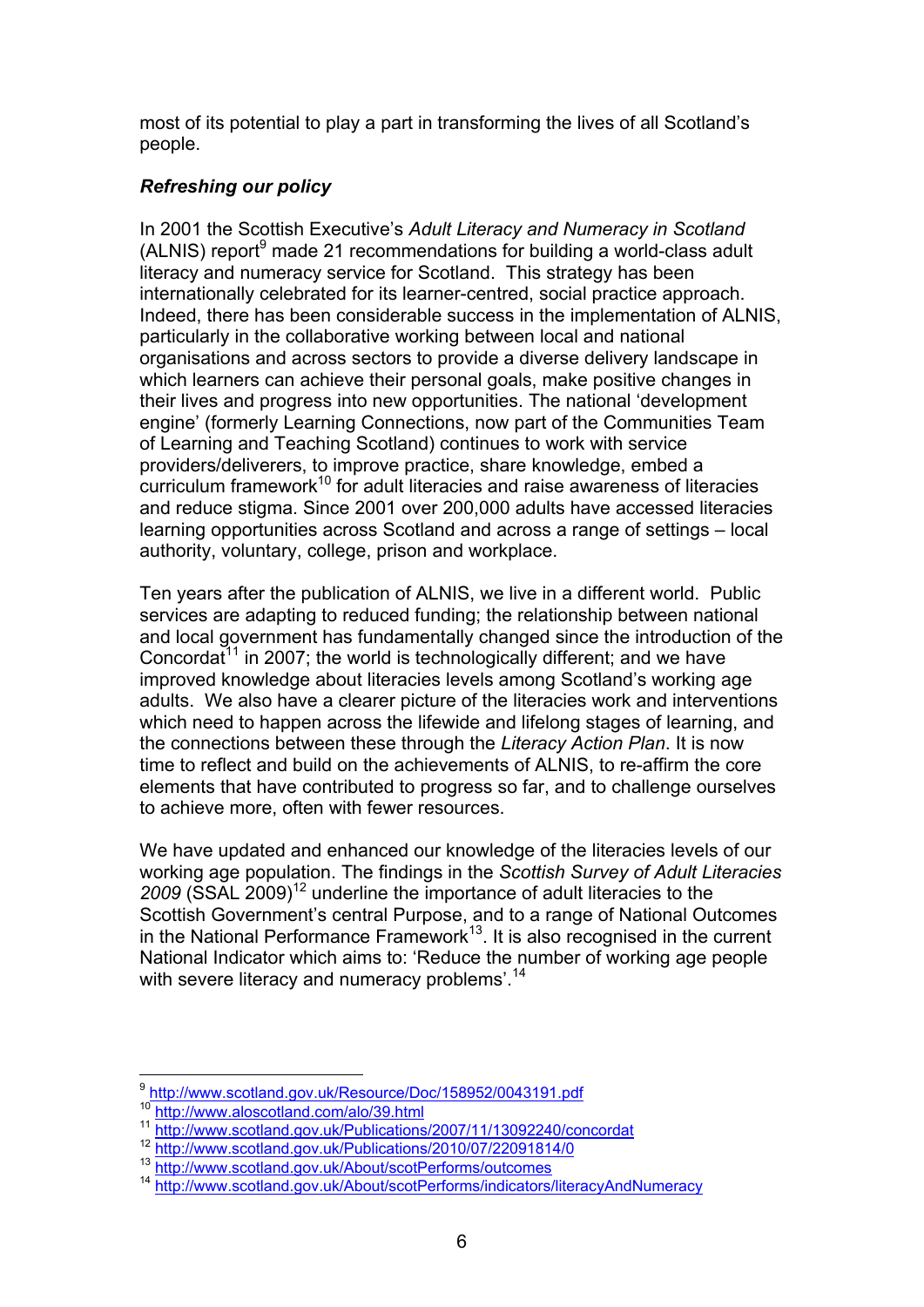In 2010, the Scottish Government convened a short life National Strategic Advisory Group<sup>15</sup> to identify priorities to support adults with literacies needs. Together with the Scottish Government, this group developed the actions set out in this guidance document, which are structured around four overarching outcomes of – **improved access to learning opportunities**, **high quality learning and teaching, improved infrastructure** and **evidence of impact.**

The Scottish Government strongly encourages local partnerships, sectors and organisations to create their own adult literacies action plans based on this guidance and to share their commitments with local and national partners.

# *Understanding literacies in Scotland*

1

Literacies development extends beyond the acquisition of the skills of reading, writing and using numbers. It is most successfully taught using a "social practice" approach. This model of delivery emphasises the importance of a learner-centred approach and personal curriculum. The focus is on how the learner will use the skills, knowledge and understanding of reading, writing and numbers in their everyday lives: with their families, at work, gaining qualifications to progress towards a job, or a better job, and in their communities. However, the social practice approach is about more than contextualising learning to make it more relevant; it is about learners developing capabilities in making decisions, solving problems and expressing ideas and critical opinions about the world.

We may all face further challenges over the next ten years, some which we can anticipate, and some which we cannot. Technology advances at such a pace that it is a constant challenge to predict what skills will be required in the future. Adult literacies providers must ensure their services are adaptable as the use of literacies change and evolve. Online and blended learning should continue to be developed in order to reach more learners, offer alternative modes of learning and provide the learner with increased opportunities to access learning outwith face-to-face tuition. This is particularly important for people living and working in remote and rural areas, shift workers and those who may face other physical or time barriers.

<sup>&</sup>lt;sup>15</sup> The National Strategic Advisory Group met four times from May to September 2010 to advise on the development of this strategic guidance. Representatives were from Adult Literacies Practitioners Scotland, Asset Skills (representing Sector Skills Councils), Community Learning and Development Managers Scotland, COSLA, Higher Education representation, HMIe, Learning Link Scotland, Learning and Teaching Scotland, Scotland's Colleges, Scottish Qualifications Authority, STUC/Scottish Union Learning, Scottish Prison Service and Skills Development Scotland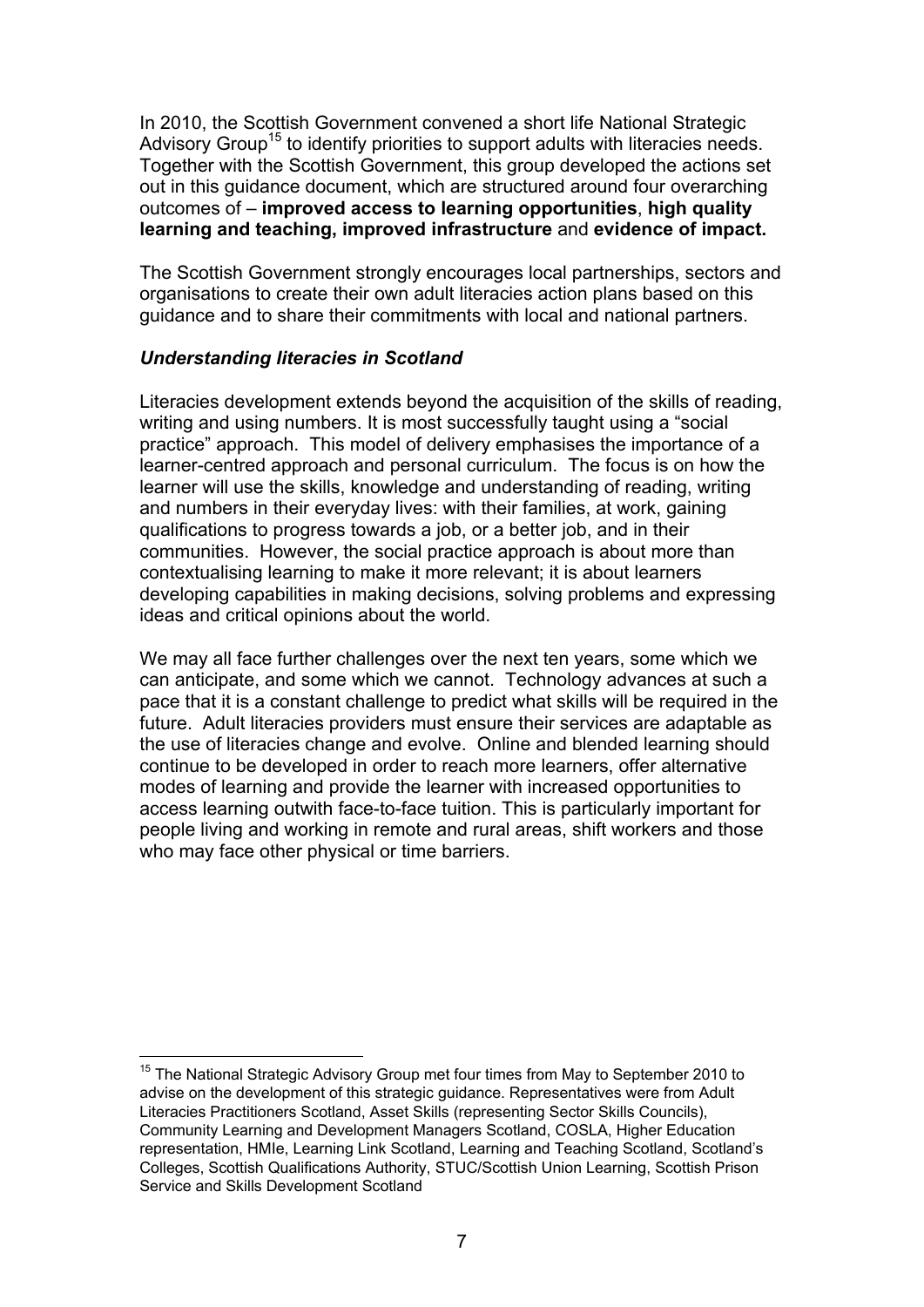# *The level of literacies need among the working-age population in Scotland*

The key findings of SSAL 2009 are that:

- 73.3% of the Scottish working age population have a level of literacies that is recognised internationally as appropriate for a contemporary society;
- around one quarter of the Scottish population (26.7%) may face occasional challenges and constrained opportunities due to their literacies difficulties, but will generally cope with their day-to-day lives; and
- within this quarter of the population, 3.6% (one person in 28) face serious challenges in their literacies practices.

SSAL 2009 identifies that one of the key factors linked to lower literacies capabilities is poverty, with adults living in the 15% of the most deprived areas in Scotland being more likely to have literacies capabilities at the lower end of the scale. It is important that organisations keep this in mind when they are planning engagement strategies to reach prospective learners.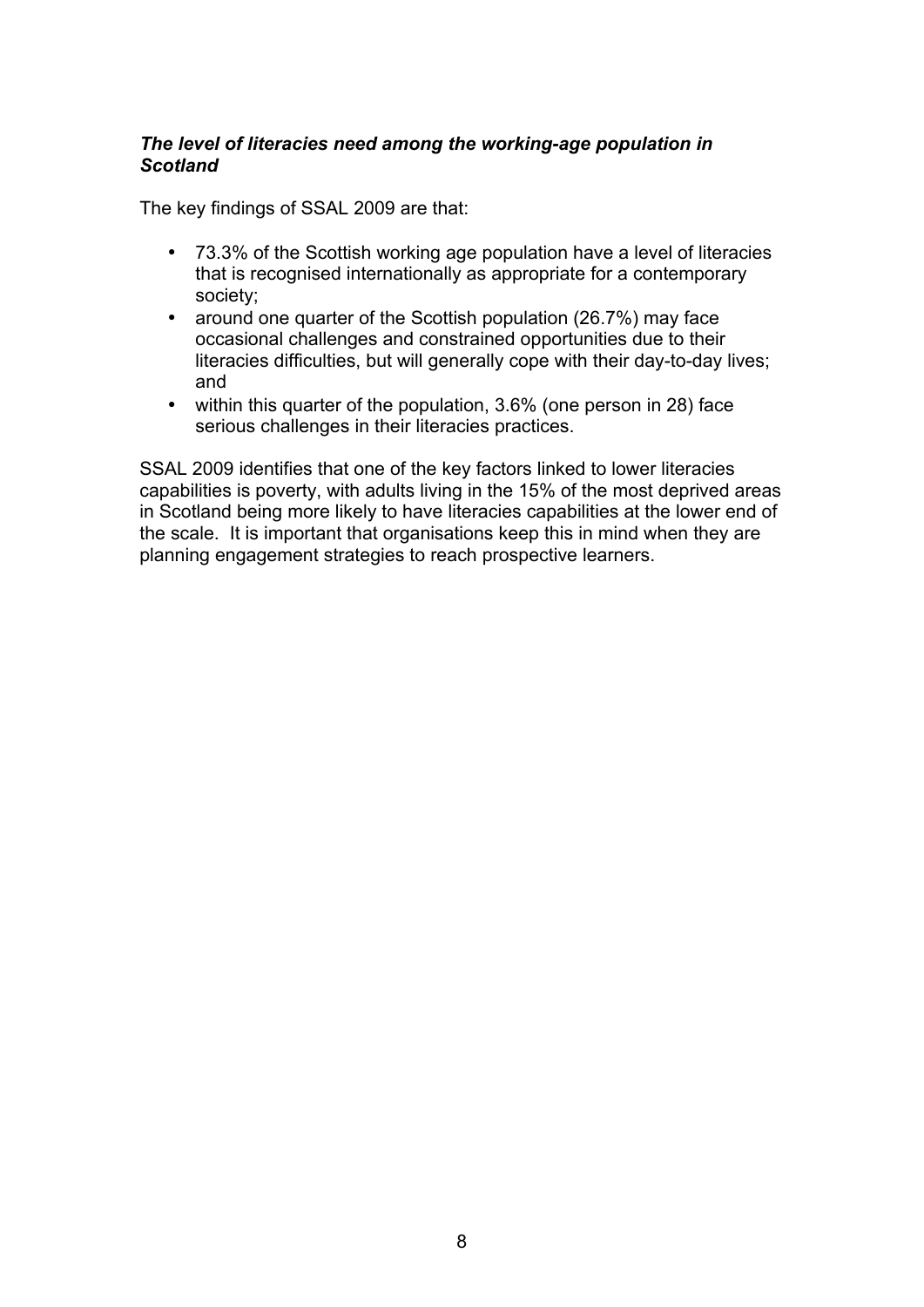# **ACHIEVING OUR VISION**

# *The importance of literacies for employability and work, financial capability, families, health and well-being*

With our new knowledge from SSAL 2009, plus information and advice from adult literacies stakeholders and national and international research, we recognise that not only does literacies development benefit the individual learner, but it can also make a positive difference to families, our economy and society as a whole. In this guidance we draw attention to certain aspects of literacies, focusing on the themes of literacies for employability and work, literacies and financial capability, literacies and families, and literacies and health. We also draw particular attention to literacies learning for particular groups: offenders and ex-offenders, and learners whose first language is not English.

#### *Literacies, employability and work*

1

There is a strong correlation between literacies capabilities and income. SSAL 2009 shows that 14% of people with an income of less than £9,500 scored at the lowest level of skills. This was in marked contrast to nearly 50% of the people scoring at the highest levels of quantitative literacy<sup>16</sup>, who reported an income of more than £29,501 per year.

Also, a considerably higher proportion of people who are unemployed and receiving state benefits, such as housing benefit or jobseekers allowance, were more likely to score at lower levels.

Literacies capabilities are fundamental to working life and for supporting people into, or back into, the labour market. They help employees develop vocational and wider employability skills and contribute to national economic success. Evidence from a range of sources suggests that employers value higher literacy skills such as the ability to communicate clearly verbally and in writing. Improving adults' literacies capabilities is crucial to securing a competitive economy with more highly skilled and better paid jobs and higher productivity.

Additionally, the benefits of workers improving their literacies capabilities may include increases in productivity and efficiency, reductions in costs, improved staff loyalty and flexibility, lower wastage rates and reduced absenteeism. Employees who undertake literacies learning in the workplace gain confidence in their abilities so that they can sustain existing employment, apply for promotion, take up further learning opportunities/qualifications and participate in workplace activities.

 $16$  Quantitative literacy is the knowledge and skills required to apply arithmetic operations to numbers embedded in printed materials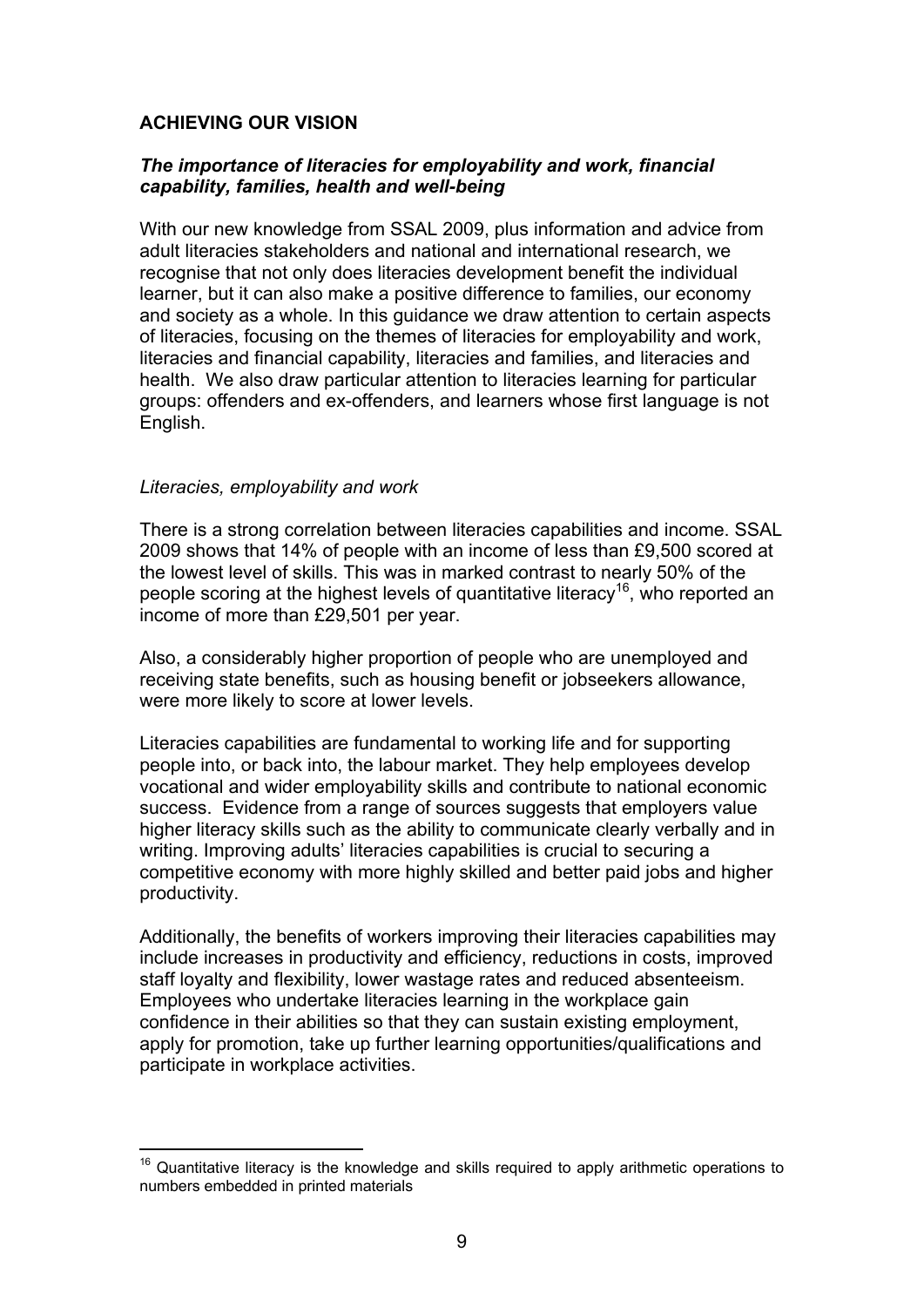It is important that the Scottish Government, community planning partnerships (CPPs), employers, representative bodies, unions, the third/voluntary sector, learning providers and others work closely together to promote the positive benefits of literacies learning for and within the workplace.

#### *Literacies and financial capability*

Literacies capabilities underpin financial capability: the skills, knowledge and motivation to make the most of financial services and products such as bank accounts, insurance and loans are essential. Financial capability work<sup>17</sup> embedded in literacies support can help adults develop the skills, knowledge and understanding to manage their money effectively through everyday financial activities, such as reading and understanding written and numerical information and filling in forms. Many of the individuals and groups for whom financial capability can have a significant impact may also be those in need of literacies support. At the same time, money provides a context which is relevant to adults' lives, making their learning relevant and rooted in real, everyday contexts. Financial issues faced by consumers are becoming increasingly complex. Poor skills can make it difficult to keep track of day-today finances, to know where to go for advice when problems occur and how to cope with debt. It can also increase the chances of falling victim to fraud and penalties.

# *Literacies and family*

1

A child's parent or carer has a central role to play in early learning. Research shows that adults who have a higher level of education tend not only to become productive citizens with enhanced social and economic capacity, but their children are more likely to be successful in school. Also many adults with the lowest levels of literacies reported that, as children, they received little support or encouragement in relation to education<sup>18</sup>.

Family learning is an investment in Scotland's future, as it contributes to equality of opportunity by changing learning patterns within families. Working with the family together rather than with the child or the adult separately can often make a greater impact on the literacies development of both child and parent or carer. This can be achieved by combining early childhood interventions and early parenting strategies with adult literacies work. Parents and carers who develop their own literacies often gain the confidence and skills to help their children with reading, writing and numbers.

<sup>17</sup> In August 2010 the Scottish Government published a discussion paper and evidence review on financial capability as the starting point for developing a more consistent policy on financial capability. The aim is to guide the Scottish Government's own activity and influence and support community planning partnerships (CPPs) and local authorities to promote, integrate and coordinate financial capability work in their areas. The target group for this work is those at greatest risk from the impact of poor financial decisions, or at risk of financial crisis without some form of intervention

<sup>18</sup> http://www.nrdc.org.uk/publications\_details.asp?ID=143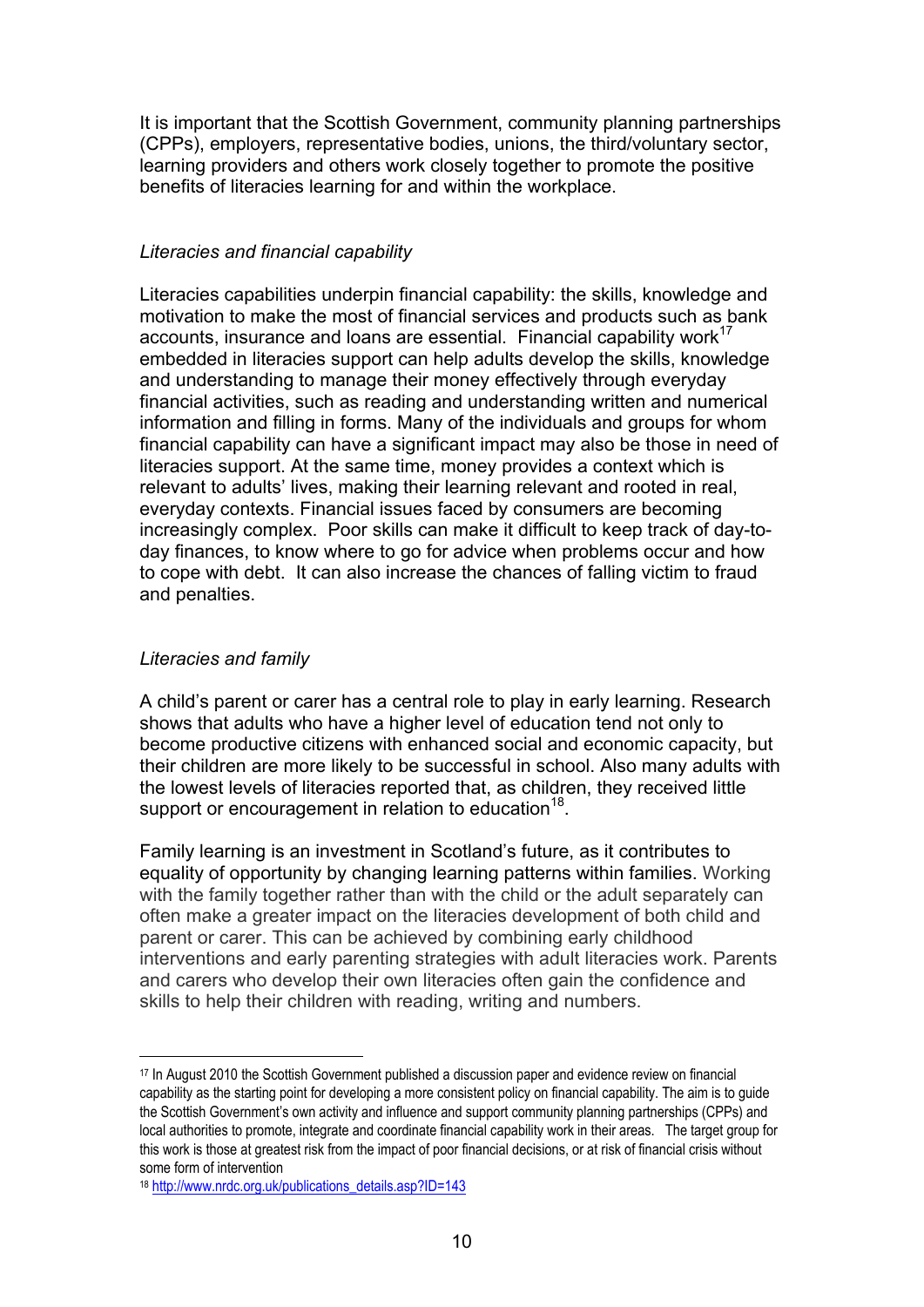#### *Literacies and health and well-being*

Making sense of complex health environments and information can be challenging for us all; however, poor "health literacy"19 affects a large part of the population. This could include elderly people, people from minority ethnic communities, those in lower socio-economic groups, people living with longterm conditions and disabilities, and people with lower educational attainment. The impacts of low health literacy on individuals can include greater risk of hospitalisation, higher emergency admissions, and more medication and treatment errors. It can also reduce a person's ability to manage their own and their children's health and wellbeing. Complex health information can also be challenging for some health care staff, who may have to deal with dosage, report writing and communicating with patients in a variety of ways.

SSAL 2009 shows that adults with lower literacies capabilities are also more likely to have health problems, including problems with sight, speech, hearing and learning, as well as other disabilities or health problems lasting more than six months.

The 26.7% of Scots who face "occasional challenges" are likely to manage reasonably well in familiar environments, and may have developed sophisticated coping strategies for daily living. However, they may face challenges in new situations, such as when they have unanticipated contact with the health service or when given a new diagnosis. This could result in confusion and lack of understanding which could present serious risks to personal safety and ability to protect and manage their health.

In *New Light on Adult Literacy and Numeracy in Scotland* (2008)<sup>20</sup>, Parsons and Bynner report that adults with low literacies levels are more likely to smoke, consume more units of alcohol and be more likely to experience symptoms of depression.

Literacies improvement and health goals have a better chance of success when pursued together. Partnerships between the health and adult education fields have great potential to make a difference. The Scottish Government's planned Health Literacies Framework seeks to improve health and wellbeing outcomes through increased awareness among health professionals; making stronger links between literacies and health and well-being and improving healthcare workers' own literacy and numeracy capabilities.

<sup>&</sup>lt;sup>19</sup> There are no commonly agreed definitions for health literacy, however it can possibly be best summarised as a person's ability to: maintain and enhance health by finding, understanding and using health information; safeguard individual or community health by reading and understanding information or participating in programmes; take preventative measures, understand importance of early detection and self-management of long term conditions; seek and form a partnership with health and social care providers to follow directions or discuss alternative treatments; understand and access health services.

<sup>20</sup> http://www.nrdc.org.uk/publications\_details.asp?ID=78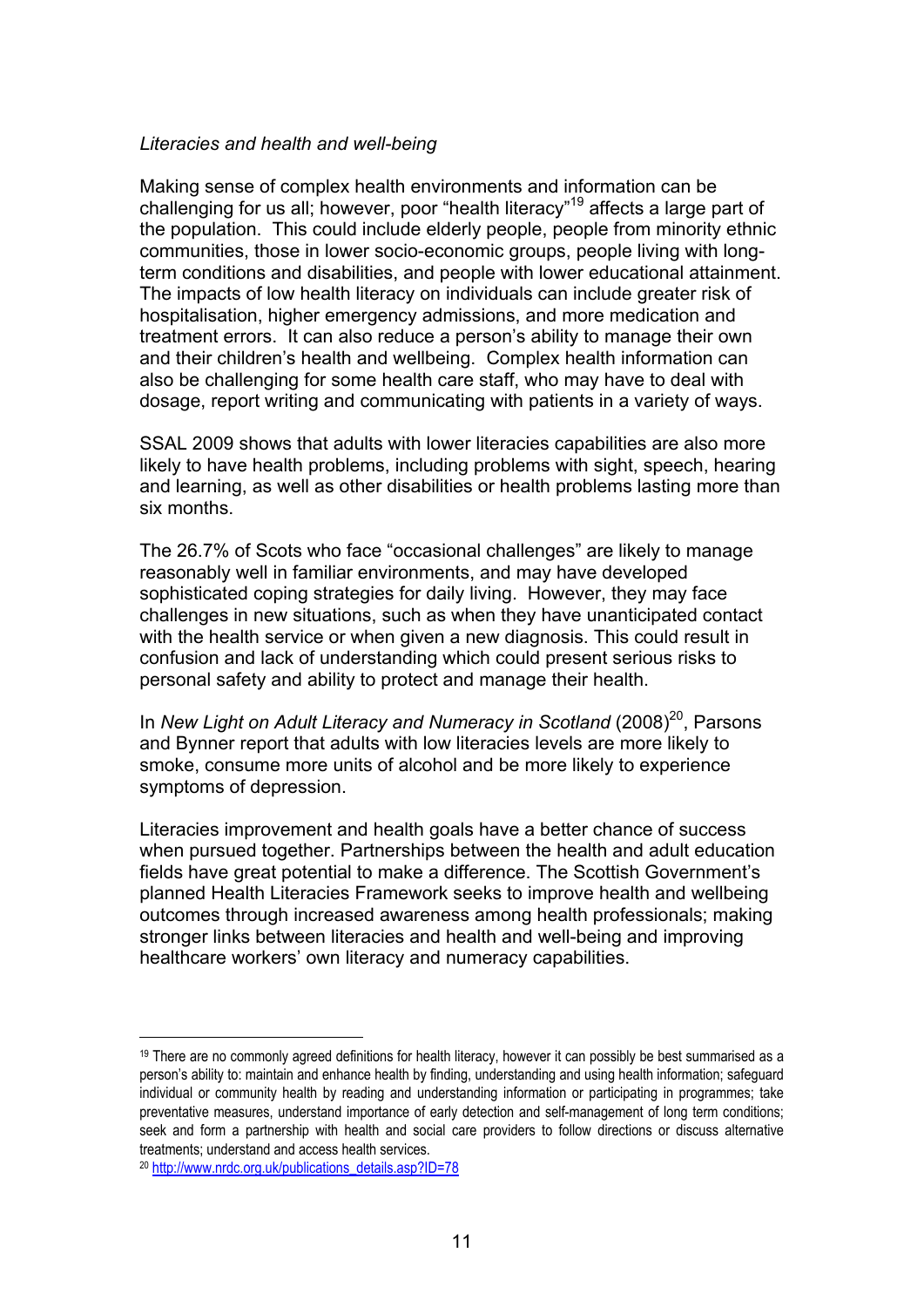#### *Offenders and ex-offenders*

The literacies development of offenders, both in custody and in the community, and of adults in the justice system, needs particular attention. Their literacies needs are disproportionately higher than the rest of the adult population. Supporting and encouraging offenders and ex-offenders to improve their literacies capabilities can have a profound impact on their ability to re-integrate into society and their families, and also improve the likelihood of their becoming economically active.

Literacies workers in prisons, and those working in colleges and communities, need to join forces to maximise the learning opportunities available to offenders and ex-offenders and help facilitate the transition process so that learners can continue with their literacies, and other learning, on return to their communities. The introduction of the Community Payback Order will also provide the opportunity to identify and assess offenders in the community to address literacies needs.

The Scottish Government recently published *Offender Learning: Options for Improvement*<sup>21</sup> which details the plans to progress offender learning in Scotland. Literacies is a particular focus for this work and we have asked all agencies – in particular the Scottish Prison Service – to ensure that a specific emphasis and targeted resource is placed on identifying and addressing the learning needs of individuals within the justice system.

#### *Adults whose first language is not English*

It is important to recognise that literacies learning is not solely concerned with meeting the needs of monolingual speakers of English. Some adults whose first language is not English may have reading, writing and number difficulties very similar to those encountered by 'traditional' literacies learners, due to limited schooling in their first language or because they come from a mainly oral culture.

It is important to support people whose first language is not English to become full and active citizens. These adults can make an important contribution to the economic success of Scotland, but to do so they must be able to read, write, speak and understand English. In 2007, the Scottish Government published *The Adult ESOL Strategy for Scotland*<sup>22</sup> for supporting the development of the English skills of speakers of other languages.

<sup>21</sup> http://www.scotland.gov.uk/Resource/Doc/297489/0092539.pdf

<sup>22</sup> http://www.scotland.gov.uk/Topics/Education/esol/documents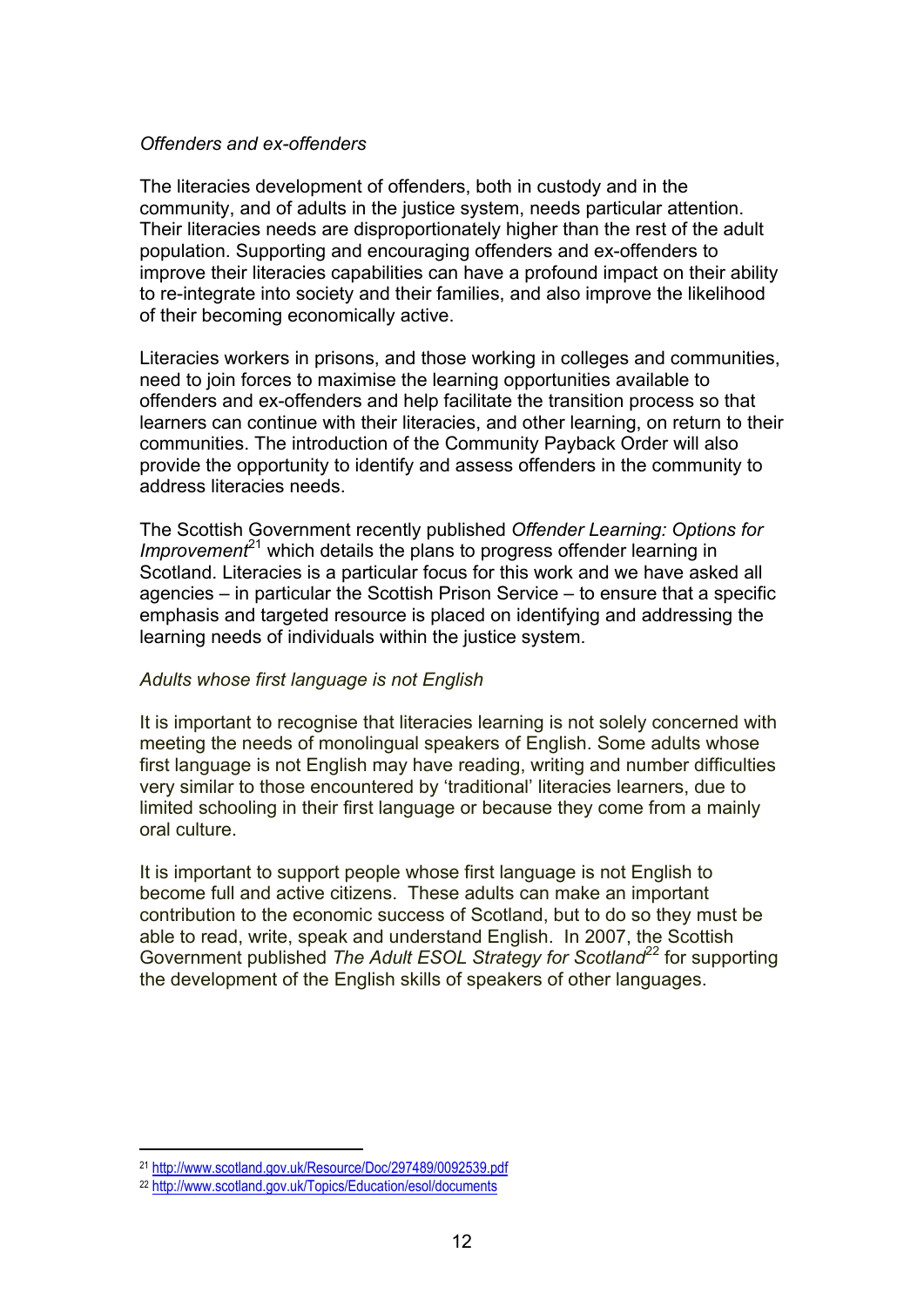# *Accreditation of learning*

Scottish Qualifications Authority's Core Skill units provide an excellent opportunity for adult learners to gain national recognition through qualifications for the skills they have developed. The revised Core Skill Units, including the introduction of bite size Units in Communication and Numeracy at lower levels, offer a more flexible approach to assessment, particularly suited to the social practice approach to adult literacies.

The use of Core Skill units and the new literacy and numeracy units with adult learners brings a range of benefits. They can allow learners to develop and evidence their skills in a wide range of contexts, increase confidence and motivation, provide a focus for learning, help to identify skill gaps, improve and enhance a learner's CV, provide evidence to employers and others (including the learner) of their skills and of their commitment to learning.

As part of Curriculum for Excellence<sup>23</sup>, new units in Literacy at  $SCQF<sup>24</sup>$  levels 3, 4 and 5 will be available from 2013/14 for learners in all settings. They will focus on the skills of reading, writing, talking and listening.

# *Working collaboratively and productively*

No one sector or organisation alone can achieve our vision. Organisations need to work together, share resources and make learning journeys as streamlined as possible.

It is not the job of government to prescribe how strategic guidance of this nature is implemented at local level. However, we would encourage community planning partnerships to take a lead role in forming, driving and evaluating partnership activity. Membership of partnerships should include representation from all learning providers across CPP areas, together with representation from others such as voluntary organisations, businesses, health, libraries and social work. Many intermediary organisations, such as Jobcentre Plus, Citizen Advice Bureaux, drug rehabilitation centres, criminal justice, social work services and homeless accommodation providers have an important role to play as they are often already in contact with adults who may benefit from literacies support.

Local and national policy makers should consider the importance and benefits of literacies when forming new policies. They should outline the positive impact literacies development can have in enabling individuals to progress and participate in society. They should also encourage their stakeholders to address literacies issues with their client groups, either through direct provision, or referring to appropriate support.

<sup>23</sup> http://www.ltscotland.org.uk/understandingthecurriculum/whatiscurriculumforexcellence/index.asp

<sup>24</sup> http://www.scqf.org.uk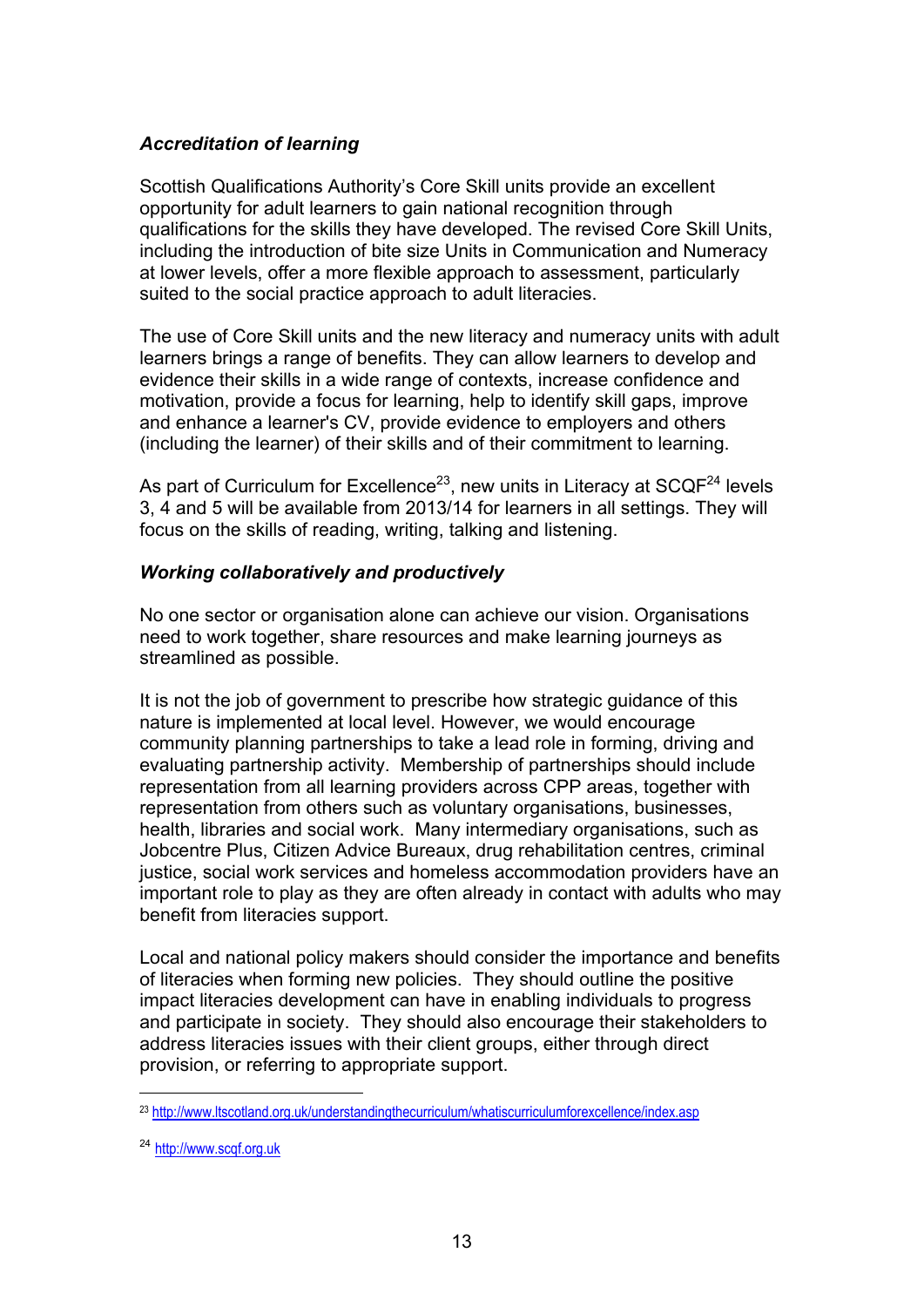# **EVALUATING PROGRESS**

#### *How will we know if adults are improving their literacies capabilities?*

Over the next ten years there will need to be a concerted effort from all partners - referral agencies, learning providers, national and local stakeholders - to implement the actions in this strategic guidance document, with the aim of increasing the number of adults with improved literacies capabilities they need to meet the changing demands of modern society, in their families, their workplaces and their communities.

We will know that we are on track for achieving our vision if we can demonstrate that we are contributing to National Outcomes and that our current National Indicator<sup>25</sup> improves, and that we are making progress against the four specific outcomes:

## **1. Scotland's adults have access to literacies learning opportunities in which they can achieve their goals and progress**

**2. Adult literacies learners receive high quality learning and teaching so they can achieve their goals** 

**3. Scotland has a coherent and effective adult literacies infrastructure that enables and supports continuous enhancement of provision** 

# **4. There is evidence of the impacts and the value of literacies learning for individuals and society**

On the following pages, these outcomes are broken down into aims and actions, setting out work which needs to be undertaken sometimes individually, often collaboratively, by a range of organisations at both local and national level. The Scottish Government, and the National Strategic Advisory Group, which advised on the development of these outcomes and aims, would strongly encourage local partnerships, sectors and organisations to create their own adult literacies action plans based on this guidance.

We recognise that the challenge is complex and we would hope to see a proactive, reflective and ongoing response to the actions. Progress towards achieving these outcomes will be reviewed by the Scottish Government every three years, which in turn will feed into the proposed progress reporting to Parliament on the *Literacy Action Plan*.

<sup>25</sup> http://scotland.gov.uk/About/scotPerforms/indicators/literacyAndNumeracy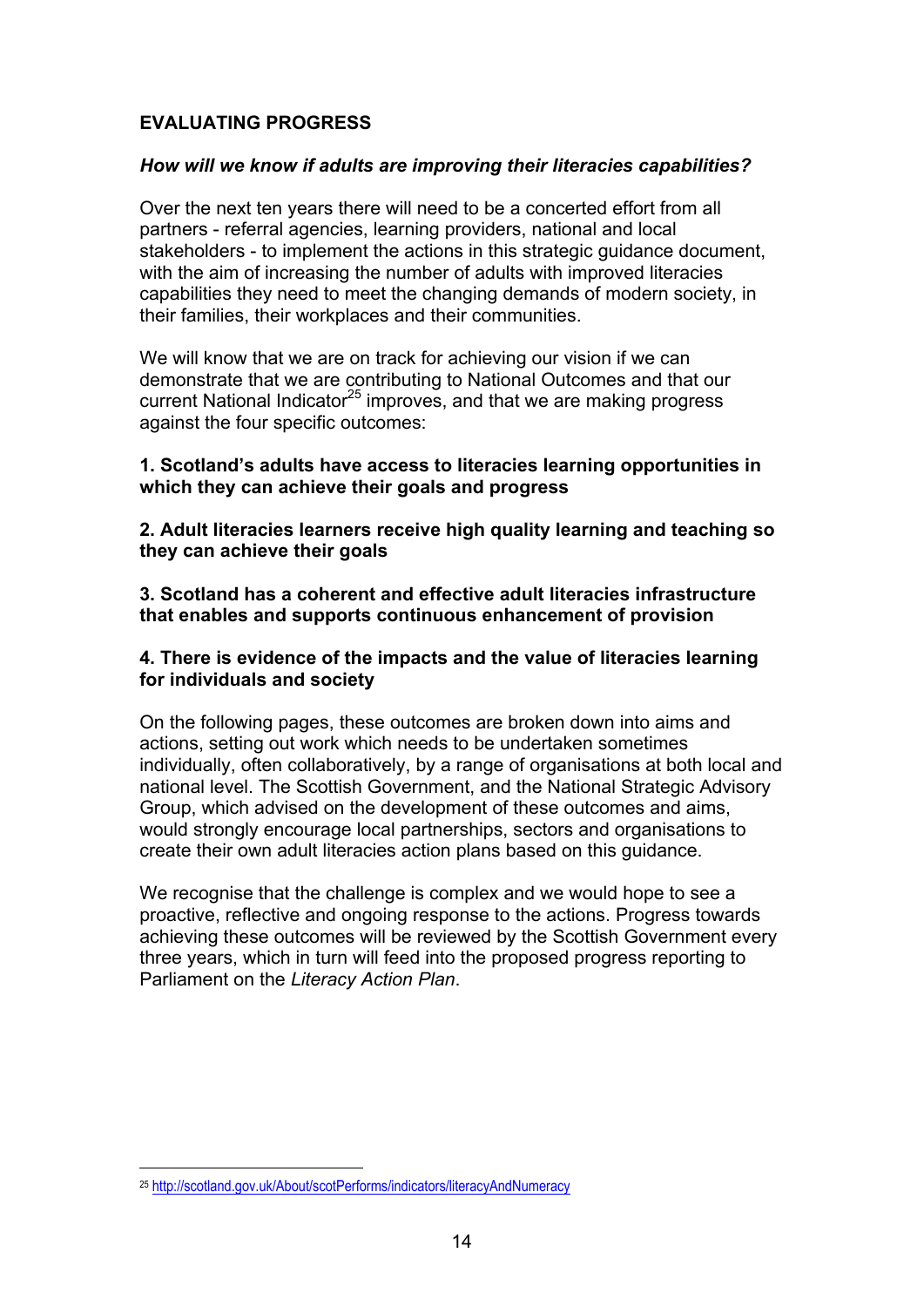# **ADULT LITERACIES OUTCOMES, AIMS AND ACTIONS**

## **Outcome 1: Scotland's adults have access to literacies learning opportunities in which they can achieve their goals and progress**

Adult literacies learners are not a homogenous group. They have a range of existing literacies capabilities and often complex needs. They are likely to have different personal circumstances and be motivated by different aspirations and pressures.

Continued diversity in learning programmes (including starter or bite-size courses, dedicated literacies learning or embedding the literacies within other types of learning, or within other community engagement work such as youth work) will help to meet the needs of Scotland's adult literacies learners, whether living in an urban or rural setting.

To reach the full range of learners, many of whom will not have engaged in any form of learning for a number of years, we must remove any barriers and stigma attached to literacies learning and continue to offer a variety of flexible and accessible learning opportunities. If we are to reach the most marginalised, providers need to identify those places/services which are visited/used by those who may need literacies support and wherever possible, provide the support there – in addition to existing learning settings such as workplaces, colleges, community learning centres and prisons. Positive and wide-reaching marketing is required locally and nationally to continue to raise awareness, reduce stigma and motivate adults to engage in literacies learning. Encouraging adults who have been through the learning process to become champions and advocates of literacies learning can deliver a powerful message.

We cannot underestimate the importance of pre-learning engagement for prospective learners and the time needed to develop relationships. Voluntary/third sector organisations, community-based learning providers, unions, employers and colleges can, through innovative and diverse outreach activities, reach new and sometimes hesitant learners.

No-one should be uncertain about where to guide learners. Local and national guidance networks need to be proactive in keeping information current and accessible. Ease of access to the right kind of learning is especially important at transition points in learners' lives, such as leaving school, re-entering the community after being in prison, returning to work, and dealing with new tasks following the death of partner, becoming a parent or migrating from another country.

Some employers do recognise the benefits of staff improving their literacies: others still have a long way to go. Strong literacy and numeracy skills are often fundamental to employees progressing at work and taking on new responsibilities, and can be essential for sustaining employment. Therefore, it is important that employers and employer organisations continue to demonstrate the benefits of supporting workers to develop their literacies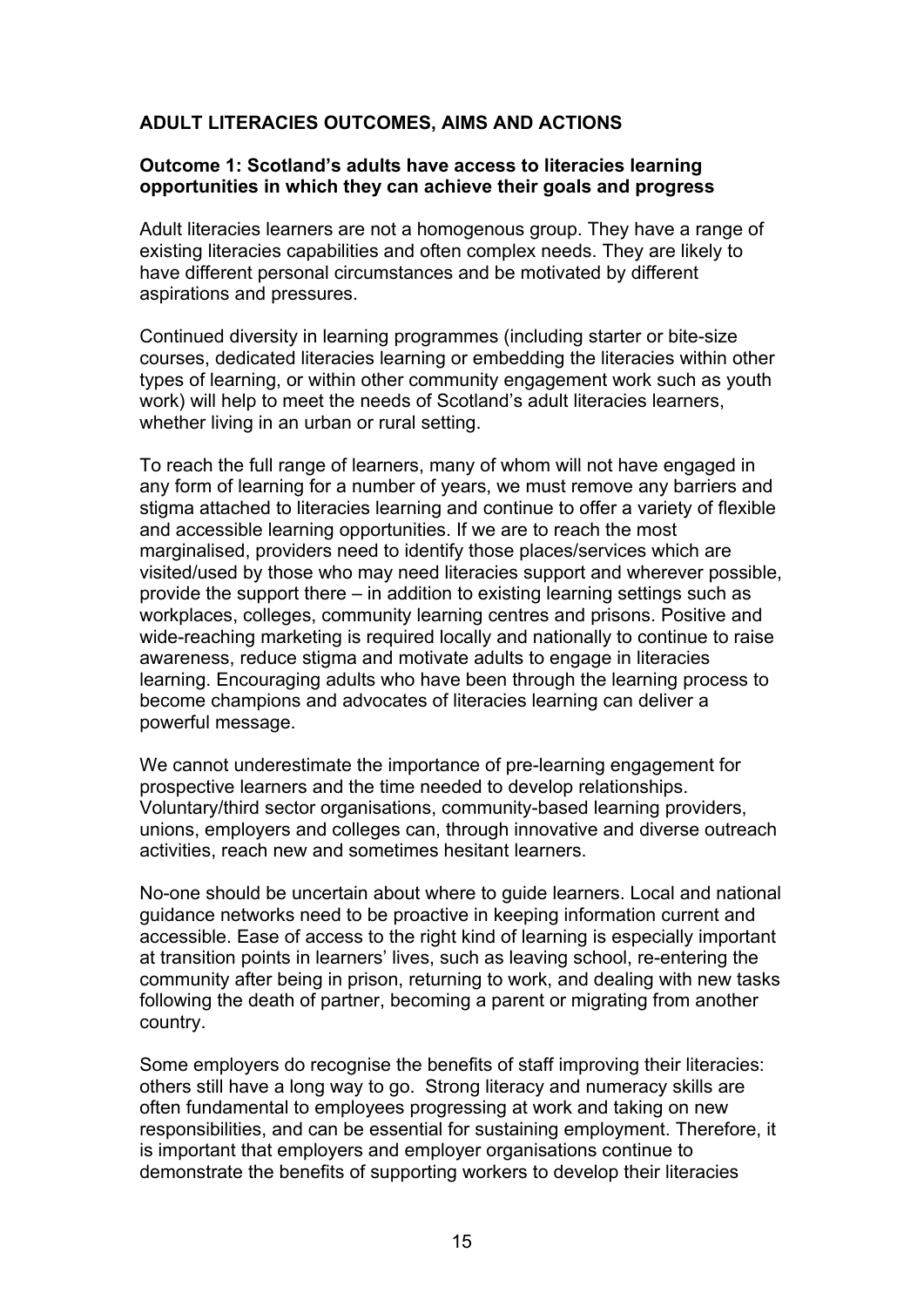capabilities. They should work in partnership with their staff and learning providers to identify literacies needs and to provide learning opportunities in workplaces or other appropriate settings.

For literacies learning to have maximum impact, it needs to be regular and come in sizeable chunks of time. In 2009, US research<sup>26</sup> found that adult learners require at least 100 hours of instruction to progress the equivalent of one US grade level. While we cannot directly correlate US grades with Scottish qualification levels, these findings do demonstrate the link between more regular and sustained study and progression. *Regular* and more *frequent* learning (i.e. more than a few hours, once a week) will help learners to sustain new skills, knowledge and understanding and progress more quickly. To increase learning time, learners could undertake a mix of learning including face-to-face contact with their tutor, or online tutor contact, as well as learning on their own, wherever appropriate.

Of course, learning should always be negotiated between the learner and tutor, taking learners' lives and other factors, such as mental health, work and caring commitments, into consideration. Our work should always be firmly rooted in the social practice model. This can often mean that learners move in and out of programmes intermittently as their priorities and circumstances change. Practitioners, where possible, should continue to engage with absent learners to encourage their return to learning when circumstances permit.

| <b>Aim</b>                                                                 | <b>Action</b>                                                                                                                                                                             |
|----------------------------------------------------------------------------|-------------------------------------------------------------------------------------------------------------------------------------------------------------------------------------------|
| 1.1. Learning<br>opportunities are<br>accessible and<br>inclusive          | 1.1.1 Increase effort to identify those places/services which are<br>visited/used by those who may need literacies support and,<br>where possible, provide the support there              |
|                                                                            | 1.1.2 Engage and develop good relationships with those<br>furthest from learning through pre-learning engagement<br>opportunities and working with intermediary/referral<br>organisations |
|                                                                            | 1.1.3 Provide targeted, flexible and collaborative support<br>services to minimise barriers to learning                                                                                   |
| 1.2 Learners<br>access appropriate<br>provision relevant<br>to their needs | 1.2.1 Provide learners with appropriate information about, and<br>signposting to, the range of available literacies learning<br>opportunities                                             |
|                                                                            | 1.2.2 Build practitioners' skills to better identify and respond to<br>individual learner needs                                                                                           |
|                                                                            | 1.2.3 Promote and provide access to resources and tools for<br>identifying and measuring learner skills and learning needs,<br>including specific learning difficulties                   |

<sup>1</sup> <sup>26</sup> http://www.nelrc.org/persist/report09.pdf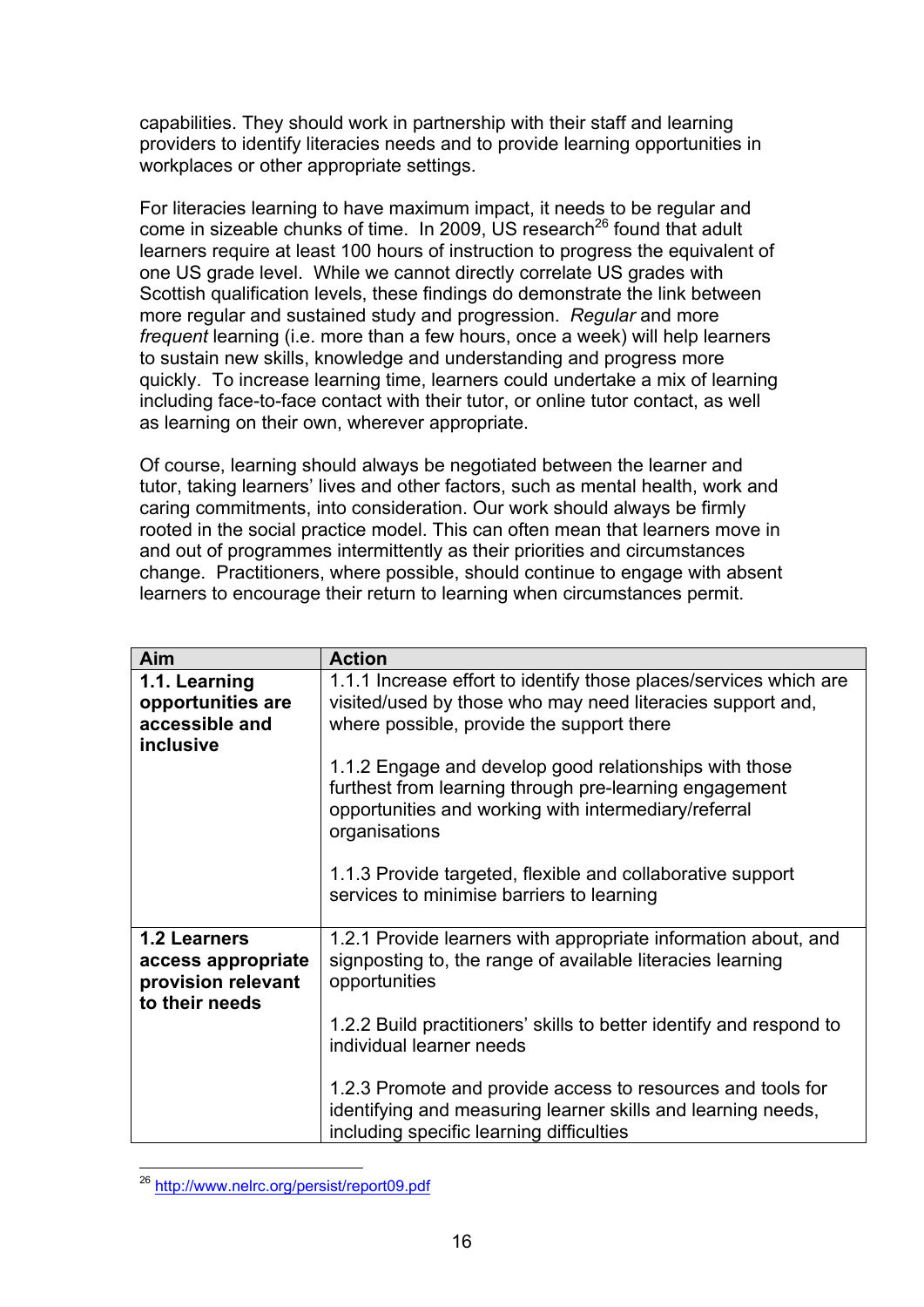| Aim                                                                                                                                                     | <b>Action</b>                                                                                                                                                                                                                                                                                                               |
|---------------------------------------------------------------------------------------------------------------------------------------------------------|-----------------------------------------------------------------------------------------------------------------------------------------------------------------------------------------------------------------------------------------------------------------------------------------------------------------------------|
|                                                                                                                                                         | 1.2.4 Provide other adult educators with training to ensure they<br>are able to identify, support and refer adults with literacies<br>needs                                                                                                                                                                                 |
| 1.3 Learning<br>opportunities are<br>sufficiently flexible,<br>regular and<br>accessible to<br>encourage                                                | 1.3.1 Encourage learners to undertake a minimum of 6 hours<br>learning activity per week wherever possible, that reflects their<br>needs, goals and circumstances. This is not only face-to-face<br>tuition, but also can be a mixture of tutor led, online and self-<br>directed learning                                  |
| persistence and<br>progression                                                                                                                          | 1.3.2 Encourage practitioners to support learners to plan their<br>own learning, develop a personalised learning plan, identifying<br>specific needs and goals                                                                                                                                                              |
|                                                                                                                                                         | 1.3.3 Enhance the range of blended, distance and intensive<br>learning opportunities for learners                                                                                                                                                                                                                           |
|                                                                                                                                                         | 1.3.4 Follow up absent learners to encourage return and<br>continuation of learning, where appropriate                                                                                                                                                                                                                      |
| <b>1.4 Learners</b><br>become more<br>autonomous and<br>informed about<br>how to progress<br>into further<br>learning,<br>volunteering or<br>employment | 1.4.1 Encourage and support learners to reflect on their<br>learning and plan effectively for progression<br>1.4.2 Ensure learners are able to access up-to-date<br>educational, employment and volunteering information, advice<br>and guidance                                                                            |
| 1.5 Promotion of<br>literacies provision<br>is positive at                                                                                              | 1.5.1 Produce and implement local promotional plans to<br>increase learner engagement and reduce stigma                                                                                                                                                                                                                     |
| national and local<br>levels                                                                                                                            | 1.5.2 Broaden efforts to support learners to become literacies<br>champions/advocates                                                                                                                                                                                                                                       |
|                                                                                                                                                         | 1.5.3 Broaden efforts to support staff such as Trade Union<br>Learning Representatives, training staff and volunteers to<br>become literacies champions/advocates                                                                                                                                                           |
|                                                                                                                                                         | 1.5.4 Review the impact of national awareness raising work to:<br>i) inform the next stages of a national campaign<br>ii) ensure that promotion is appropriate to local provision<br>available, to ensure timeous response to learners, and<br>iii) include collaboration with information advice and guidance<br>providers |
|                                                                                                                                                         | 1.5.5 Raise awareness of the benefits of literacies learning and<br>further develop referral pathways with potential referral<br>organisations                                                                                                                                                                              |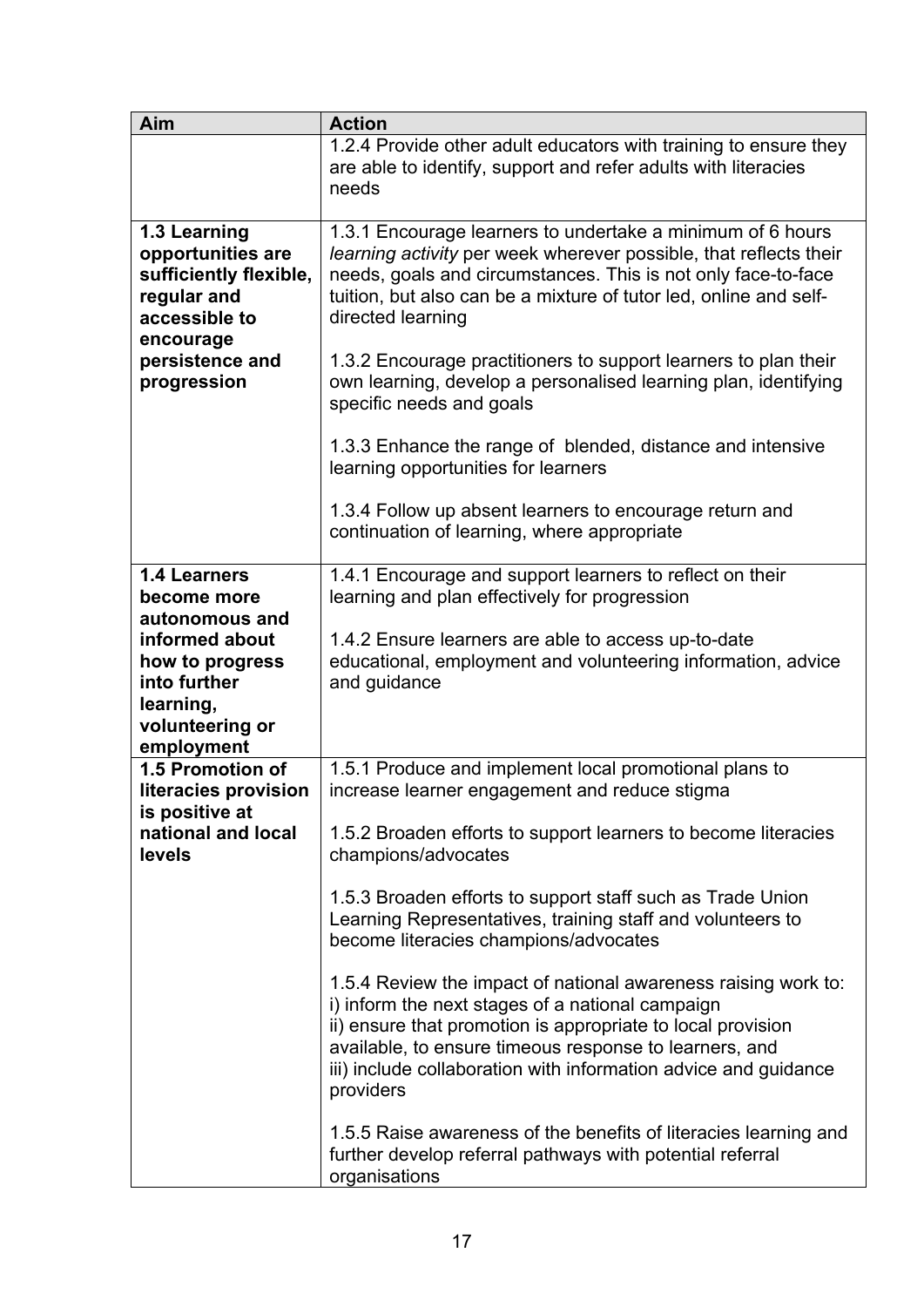| Aim                                                                              | <b>Action</b>                                                                                                                                          |
|----------------------------------------------------------------------------------|--------------------------------------------------------------------------------------------------------------------------------------------------------|
|                                                                                  | 1.5.6 Work together to promote and celebrate learner<br>achievement at both local and national level                                                   |
| <b>1.6 Literacies</b><br>learning increases<br>learners' chances<br>of obtaining | 1.6.1 Include review of literacies learning activity within relevant<br>government and other organisations' policy and practice<br>reviews             |
| employment or<br>becoming a<br>volunteer                                         | 1.6.2 Increase employers' and employer organisations'<br>awareness of the benefits of literacies learning in the workplace                             |
|                                                                                  | 1.6.3 Ensure integration of literacies within local employability<br>partnerships                                                                      |
|                                                                                  | 1.6.4 Promote the use of Individual Learning Accounts (ILAs) –<br>and other funding - to encourage literacies participation within<br>the workplace    |
|                                                                                  | 1.6.5 Increase the awareness of voluntary organisations, both<br>nationally and locally, to the benefits of literacies within the<br>volunteering role |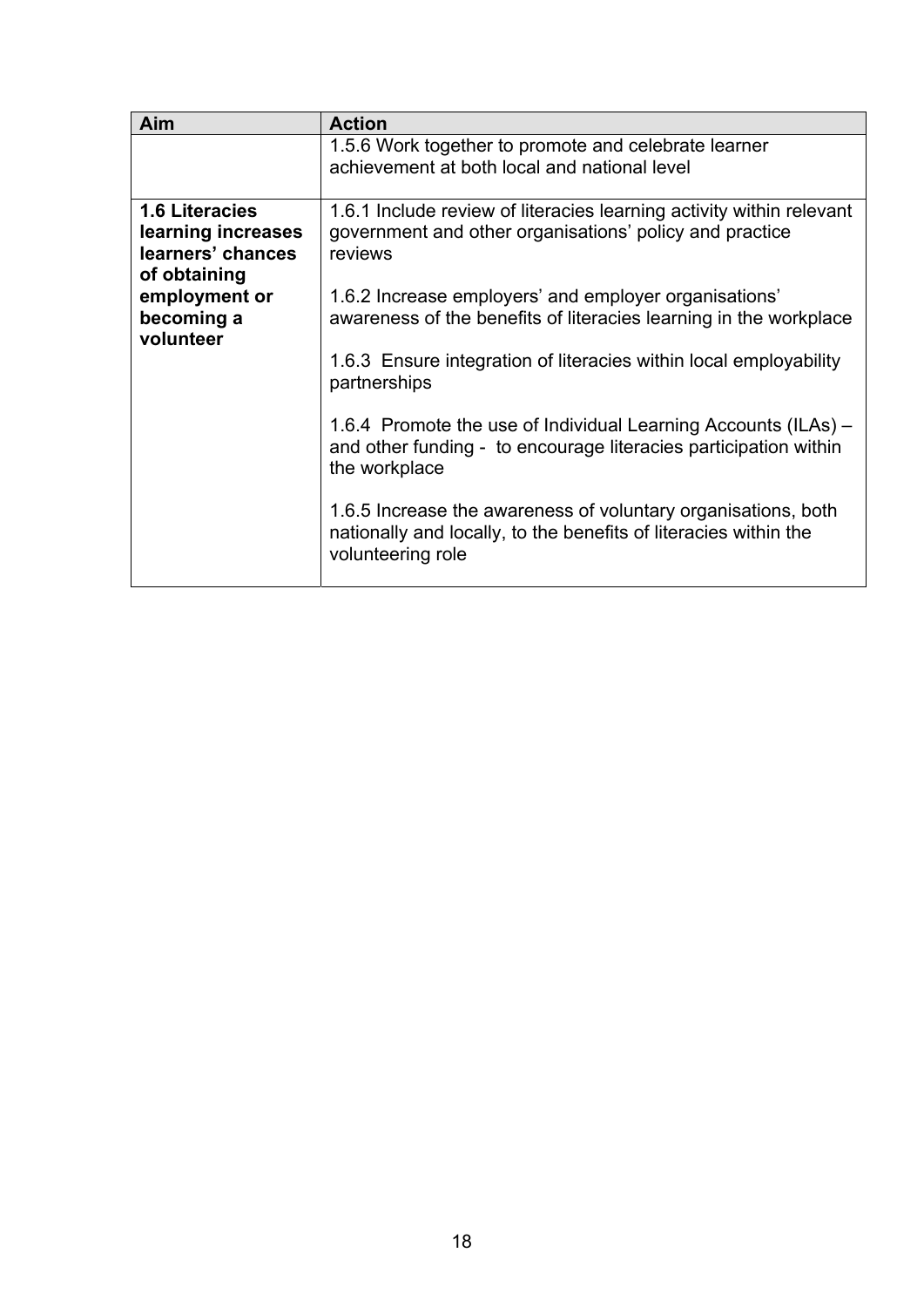# **Outcome 2: Adult literacies learners receive high quality learning and teaching so they can achieve their goals**

All learners must be entitled to high quality and effective learning programmes. How learners are taught, what they learn, how the learning is assessed and what it leads to are important aspects in a successful learning journey.

E-learning (using a range of technologies including computer-based learning, web-based learning and virtual tuition) can help learners progress more quickly in their learning and extend the scope of learning. Learning can be customised to meet the needs of individuals in terms of time, place and pace. Many learners may also need support to develop their IT skills in order to successfully access these modes of learning.

Adult literacies practitioners are first and foremost facilitators of learning, applying learning and teaching approaches which place the learner at the centre of the learning process, and which go beyond a concentration on educational processes only. They require multiple skills, not only in learning and teaching but also in advice, guidance and assessment.

If Scotland is to have a skilled, competent and qualified adult literacies teaching workforce, practitioners must continually develop their skills and knowledge; and employers of literacies workers should encourage and enable their staff to undertake appropriate professional development opportunities and qualifications.

There need to be clearer development pathways for literacies professionals, from volunteers undertaking the Professional Development Award (PDA): Introduction to Tutoring Adult Literacies Learning, to tutors who engage with employers undertaking the PDA: Developing Literacies Learning Programmes for the Workplace, through to experienced practitioners undertaking the Teaching Qualification: Adult Literacies. Adult literacies teaching should be regarded as a positive career choice.

We should also recognise the important contribution of other practitioners such as youth workers, family learner workers and college lecturers in improving literacies capabilities of adults. They too should have the opportunity, and be encouraged, to develop their understanding of, and skills in, supporting adults with literacies needs.

| Aim                | <b>Action</b>                                                                                  |
|--------------------|------------------------------------------------------------------------------------------------|
| 2.1 Learners have  | 2.1.1 Ensure learning environments are 'fit-for-purpose' for                                   |
| clear entitlements | adults, and are accessible and appropriate for learners' needs                                 |
| to learning        |                                                                                                |
|                    | 2.1.2 Ensure learners have access to high quality resources<br>including e-learning technology |
|                    |                                                                                                |
|                    |                                                                                                |
|                    |                                                                                                |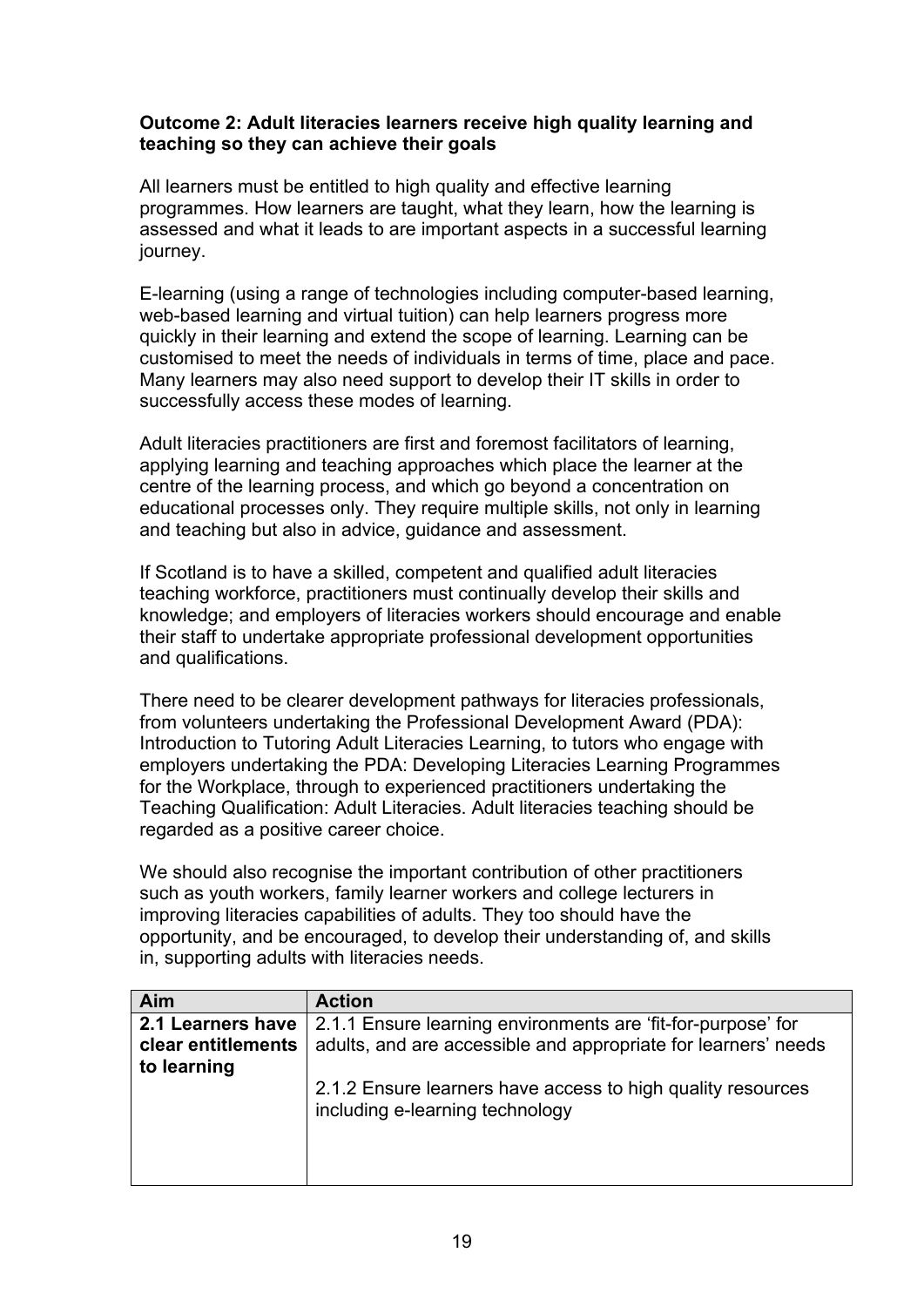| Aim                                                                                        | <b>Action</b>                                                                                                                                                                                                                                                                         |
|--------------------------------------------------------------------------------------------|---------------------------------------------------------------------------------------------------------------------------------------------------------------------------------------------------------------------------------------------------------------------------------------|
|                                                                                            | 2.1.3 Ensure learners with specific learning difficulties or<br>disabilities have access to appropriate high quality assistive<br>technology                                                                                                                                          |
|                                                                                            | 2.1.4 Ensure each learner is able to engage in learning<br>activities at a level, mode and pace appropriate to his/her<br>needs, goals and aspirations                                                                                                                                |
|                                                                                            | 2.1.5 Provide opportunities for learners to gain formal<br>recognition of their achievements in learning                                                                                                                                                                              |
| <b>2.2 Practitioners</b><br>are confident and<br>skilled at                                | 2.2.1 Support practitioners to continue to develop their<br>professional skills in teaching adult literacies                                                                                                                                                                          |
| teaching<br>literacies to<br>adults, and other<br>staff are skilled at<br>coordinating and | 2.2.2 Support practitioners to continue to develop, enhance and<br>extend the skills required to deliver flexible, embedded,<br>integrated and dedicated literacies learning, including distance<br>and technology-based learning opportunities                                       |
| developing<br><b>literacies</b><br>programmes                                              | 2.2.3 Apply effective learning and teaching methods, using the<br>social practice approach                                                                                                                                                                                            |
|                                                                                            | 2.2.4 Embed the principles of the Adult Literacy and Numeracy<br>Curriculum Framework and Curriculum for Excellence within<br>literacies learning and teaching and practitioner training<br>programmes                                                                                |
|                                                                                            | 2.2.5 Ensure practitioners are skilled in accrediting learning, or<br>in supporting learners to seek accreditation, when appropriate<br>for the learner                                                                                                                               |
|                                                                                            | 2.2.6 Reflect and evaluate teaching practice and learner<br>engagement processes                                                                                                                                                                                                      |
|                                                                                            | 2.2.7 Encourage and enable employers of literacies workers to<br>promote and embed adult literacies professional development<br>opportunities within staff training programmes                                                                                                        |
|                                                                                            | 2.2.8 Support managers/coordinators to advance their skills in<br>coordinating and developing successful literacies programmes                                                                                                                                                        |
|                                                                                            | 2.2.9 Establish a short-life, cross-sectoral professional<br>development working group, including representation from the<br>business, public and third sectors, to identify and respond to the<br>professional development needs of the adult literacies<br>workforce across sectors |
|                                                                                            |                                                                                                                                                                                                                                                                                       |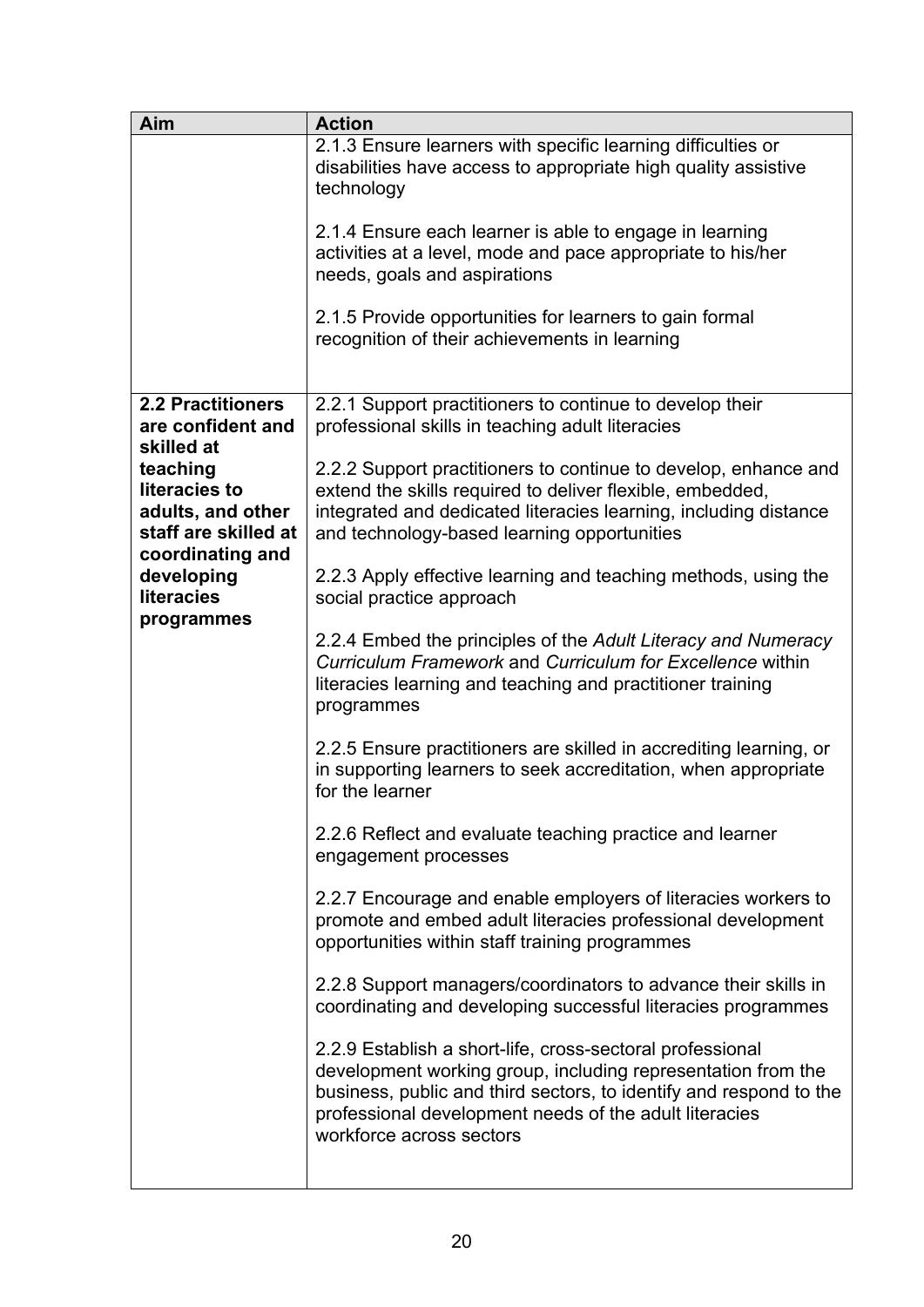| Aim | <b>Action</b>                                                                                                                                                            |
|-----|--------------------------------------------------------------------------------------------------------------------------------------------------------------------------|
|     | 2.2.10 Promote and extend the sharing of practice and<br>knowledge between practitioners, managers and sectors                                                           |
|     | 2.2.11 Promote and increase practitioner-led action research<br>and peer evaluation processes to extend skills, broaden<br>knowledge and improve practice across sectors |
|     | 2.2.12 Continue to develop the Adult Literacy and Numeracy<br>Curriculum Framework to reflect changing policy and practice                                               |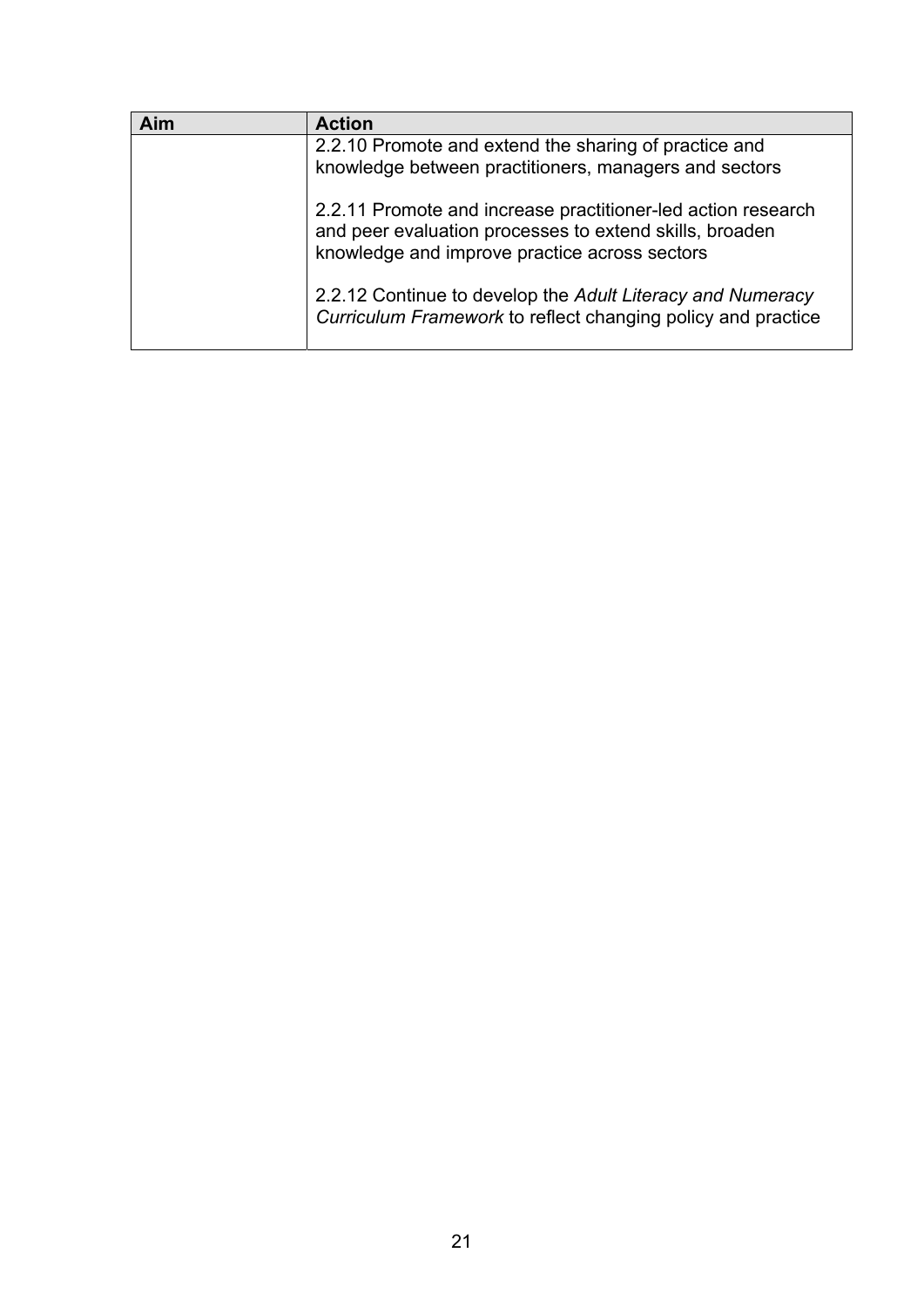# **Outcome 3: Scotland has a coherent and effective adult literacies infrastructure that enables and supports continuous enhancement of provision**

Achieving a joined-up and effective adult literacies infrastructure will require national and local leadership and co-ordination. This means better communication and coordination at both national and local levels.

At national level, the Scottish Government must continue to connect literacies policy with other economic and social priorities.

National stakeholders should remain committed to this agenda and continue to recognise its importance to Scotland's future success.

Local partnerships should work together to co-ordinate services and maximise the sharing of resources. They should particularly address the needs of adult literacies learners at key transition periods of their lives, including learning transitions such as moving from school to college or work; from community based learning into college and university, and other life transitions such as becoming a parent, having to deal with new tasks after the death of a partner, retraining after redundancy or re-entering the community after leaving prison.

Partnerships should establish processes to ensure learning opportunities are evaluated for quality and assessed for equality impact.

To ensure learners receive sufficient literacies support to advance at work and/or gain and sustain employment, local partnerships should include literacies programmes for and within the workplace. To facilitate this, local employers, employment organisations and employee representative organisations should be an integral part of the local literacies planning process.

The involvement of learners to improve the learning infrastructure can be hugely beneficial. This can mean involving learners in planning and development, by supporting them to act as partners and advocates with policy makers, providers, practitioners and other agencies. Learners' views, needs and concerns, can also help ensure that organisations respond appropriately to the issues raised.

| Aim             | <b>Action</b>                                                                                                                                                    |
|-----------------|------------------------------------------------------------------------------------------------------------------------------------------------------------------|
| 3.1 National    | 3.1.1 Establish a national adult literacies strategic                                                                                                            |
| leadership and  | coordination group to drive collaboration and maximise                                                                                                           |
| coordination is | resources within and across all sectors                                                                                                                          |
| effective       |                                                                                                                                                                  |
|                 | 3.1.2 Ensure effective communication and collaboration<br>between relevant Scottish Government and COSLA policy<br>areas to address adult literacies in Scotland |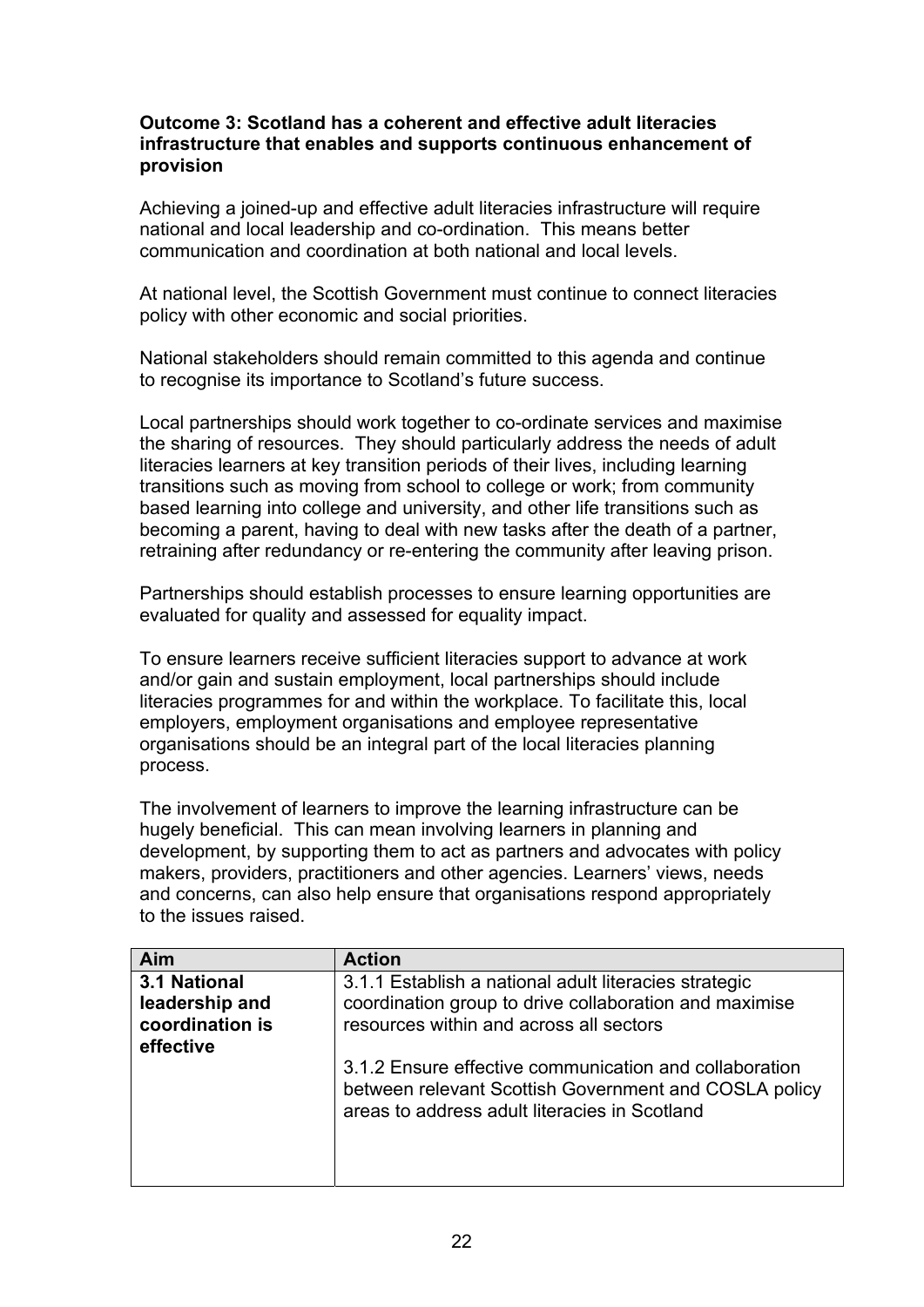| Aim                                                       | <b>Action</b>                                                                                                                                              |
|-----------------------------------------------------------|------------------------------------------------------------------------------------------------------------------------------------------------------------|
|                                                           | 3.1.3 Strengthen productive relationships and effective<br>communication between national agencies, and between<br>national agencies and delivery partners |
|                                                           | 3.1.4 Ensure effective two-way communication between<br>national leadership and local action                                                               |
|                                                           | 3.1.5 Support adult literacies practitioners across Scotland<br>to have a voice in national policy and practice<br>developments                            |
|                                                           | 3.1.6 Encourage and enable learners to influence national<br>strategic developments                                                                        |
| 3.2 Local<br>partnerships are<br>strong and<br>productive | 3.2.1 Increase the effectiveness of local strategic and<br>delivery partnerships to better evaluate, plan, coordinate<br>and improve literacies services   |
|                                                           | 3.2.2 Employ approaches which maximise the use of<br>resources (within community planning areas, and within<br>and across local authority areas)           |
|                                                           | 3.2.3 Encourage partnerships to explore how they can<br>engage with the most excluded and ensure compliance<br>with equalities legislation                 |
|                                                           | 3.2.4 Improve communication and collaboration between<br>businesses, trade unions and literacies learning providers                                        |
|                                                           | 3.2.5 Involve learners in planning and improving local<br>literacies services                                                                              |
|                                                           | 3.2.6 Increase communication and collaboration between<br>local partnerships and:<br>a) offender services                                                  |
|                                                           | b) schools and youth services<br>c) information, advice and guidance providers<br>d) the health service<br>e) employment and employability agencies        |
|                                                           | f) intermediary/referral organisations<br>g) individuals who are already in contact with adults<br>who may benefit from literacies support                 |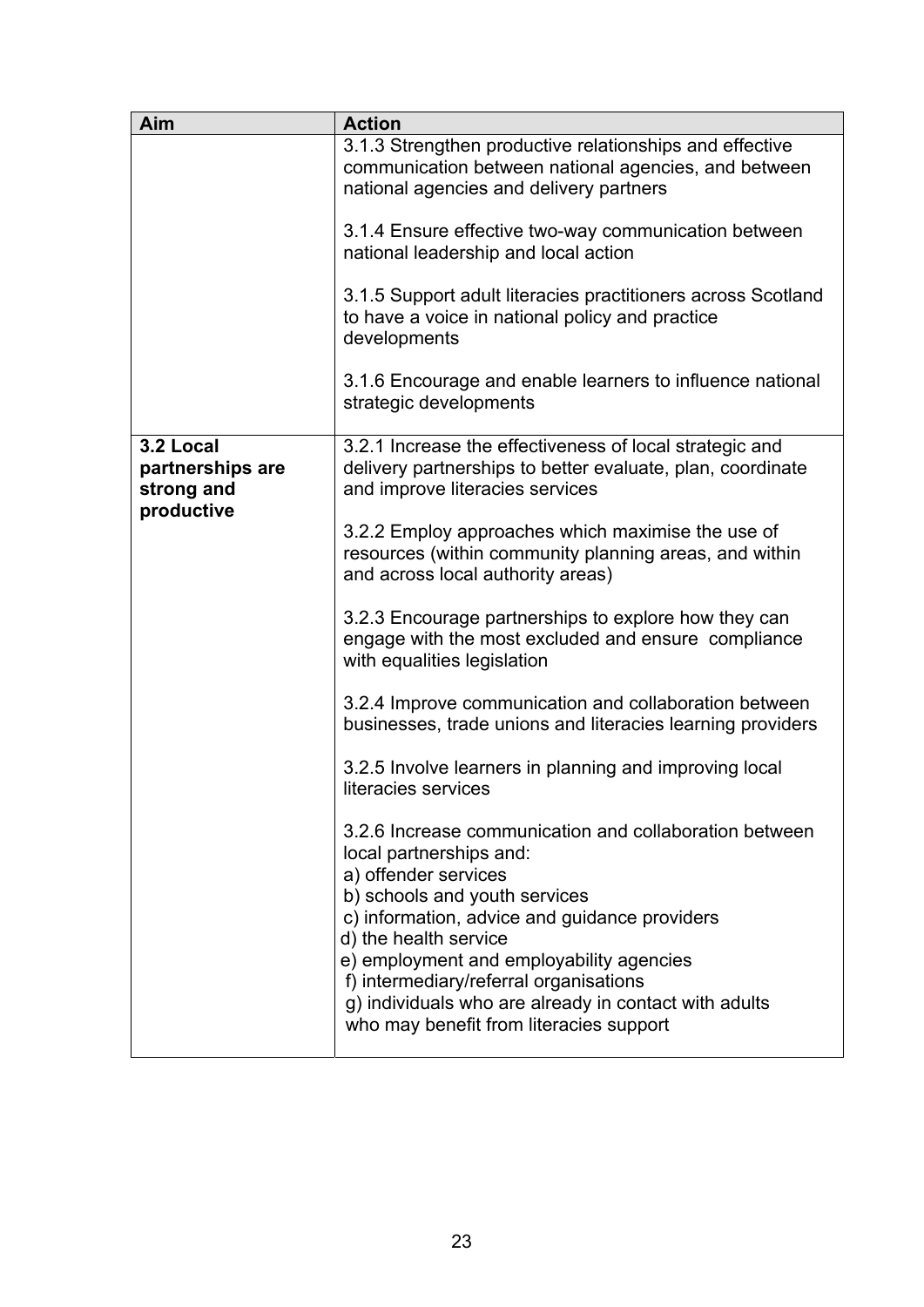## **Outcome 4: There is evidence of the impacts and the value of literacies learning for individuals and society**

If adult literacies providers and partnerships, as well as policymakers, are to predict and respond effectively to demand and challenges, we need to have better focused and more frequent analyses of learner progress, both locally and nationally.

We must pursue a coherent data and accountability framework for adult literacies programmes delivered in colleges, adult learning services in local authorities, workplaces, justice and voluntary sector settings. We must have robust evaluation processes in place so that we can continually improve the quality of Scotland's adult literacies programmes. We must demonstrate the impacts and outcomes that literacies can make on individuals' lives, their families, their communities and the economy and be able to make improvements to services as a result of this knowledge. Also, it is important that policy makers, providers and employers recognise the value of literacies development for individuals and the country as a whole.

We must continue to expand our knowledge of effective literacies practice and investigate issues through undertaking research (such as recent Scottish Government-funded research in undetected visual problems in adults with literacy difficulties $27$  and practitioner led action research such as the individual learning planning (ILP) process<sup>28</sup>), as well as learning from research from other countries.

We must continue to evaluate our work by using a range of tools such as HMIE's: *How Good is our Community Learning and Development 2*29, Community Learning and Development Managers Scotland's *Let's Prove It*30 and Edinburgh City Council's *Literacies in the Community31.* 

| Aim                                                                                                      | <b>Action</b>                                                                                                                                                                                       |
|----------------------------------------------------------------------------------------------------------|-----------------------------------------------------------------------------------------------------------------------------------------------------------------------------------------------------|
| 4.1. The impact and<br>value of local<br>literacies learning is<br>demonstrated at<br>local and national | 4.1.1 Establish systems, involving practitioners and<br>learners, for capturing and measuring learner<br>achievement and progression, for both local and<br>national purposes                       |
| level                                                                                                    | 4.1.2 Build upon and share established systems to<br>capture and record the impacts and the value of adult<br>literacies learning across all areas of life – private,<br>family, community and work |

<sup>&</sup>lt;sup>27</sup> www.aloscotland.co.uk/alo/downloadresource.htm?id=3216

<sup>28</sup> http://www.scotland.gov.uk/Publications/2009/12/15095637/0

<sup>29</sup> http://www.hmie.gov.uk/documents/publication/hgio2cld.pdf

<sup>30</sup> http://www.ltscotland.org.uk/publications/<u>l/publication\_tcm4631885.asp</u>

<sup>31</sup> http://www.aloscotland.com/alo/viewresource.htm?id=265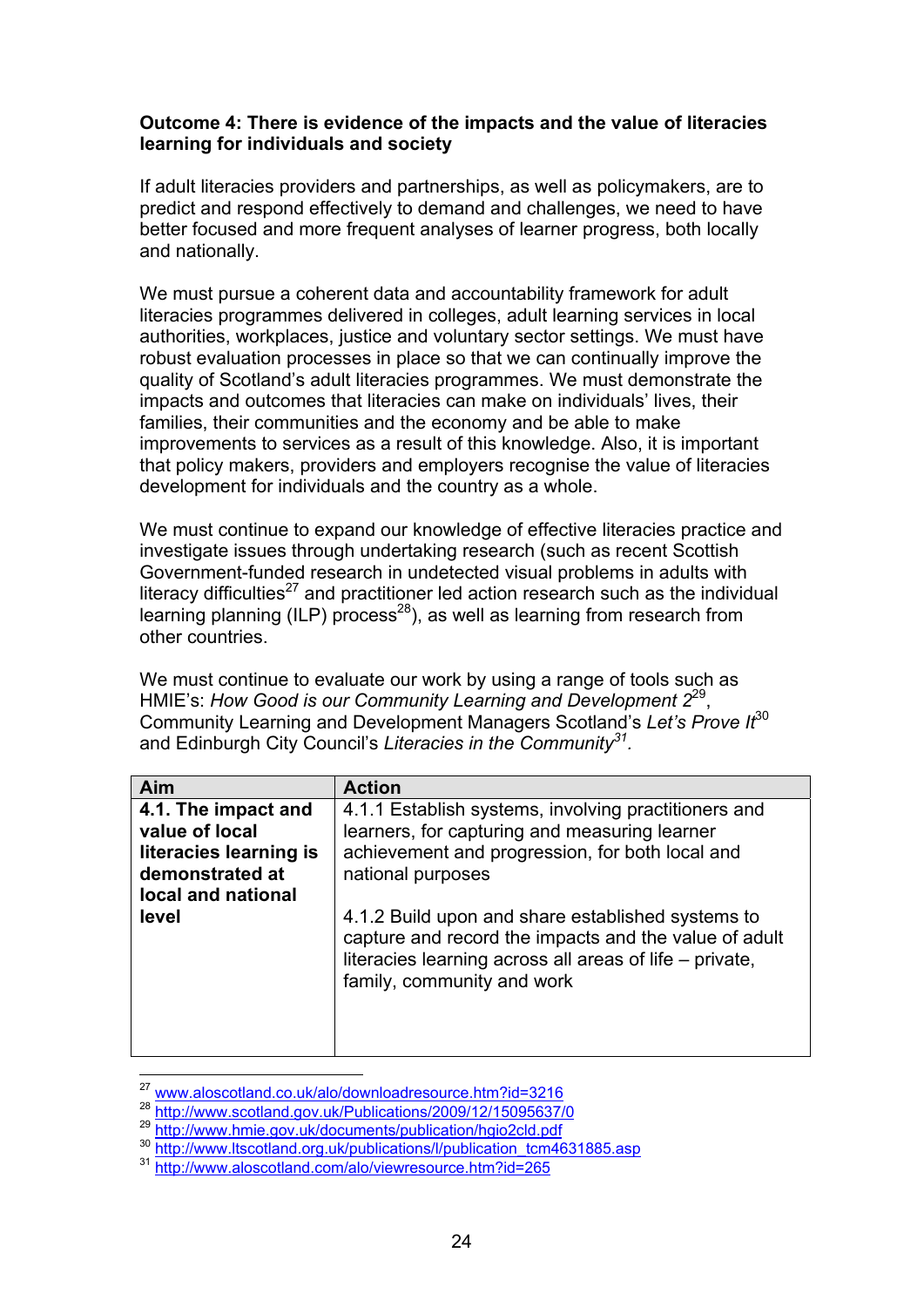| Aim                                                                      | <b>Action</b>                                                                                                                                                                                                                                                  |
|--------------------------------------------------------------------------|----------------------------------------------------------------------------------------------------------------------------------------------------------------------------------------------------------------------------------------------------------------|
|                                                                          | 4.1.3 Ensure effective collation and reporting of<br>expected outcomes and impacts of literacies<br>development to inform future planning                                                                                                                      |
| <b>4.2 Evaluation of</b><br>provision<br>contributes to                  | 4.2.1 Use appropriate systems to evaluate the quality<br>of adult literacies services                                                                                                                                                                          |
| continuous<br>enhancement of<br>adult literacies<br>services             | 4.2.2 Use evidence to identify challenges and<br>improvements to services                                                                                                                                                                                      |
| 4.3 Research<br><b>informs</b><br>developments in<br>policy and practice | 4.3.1 Demonstrate how social and economic goals are<br>reached through developing the literacies capabilities<br>of Scotland's adults, particularly making better use of<br>existing evidence and knowledge, and undertaking new<br>research where appropriate |
|                                                                          | 4.3.2 Improve ways of communicating the value of<br>literacies development to policy makers, providers and<br>employers.                                                                                                                                       |